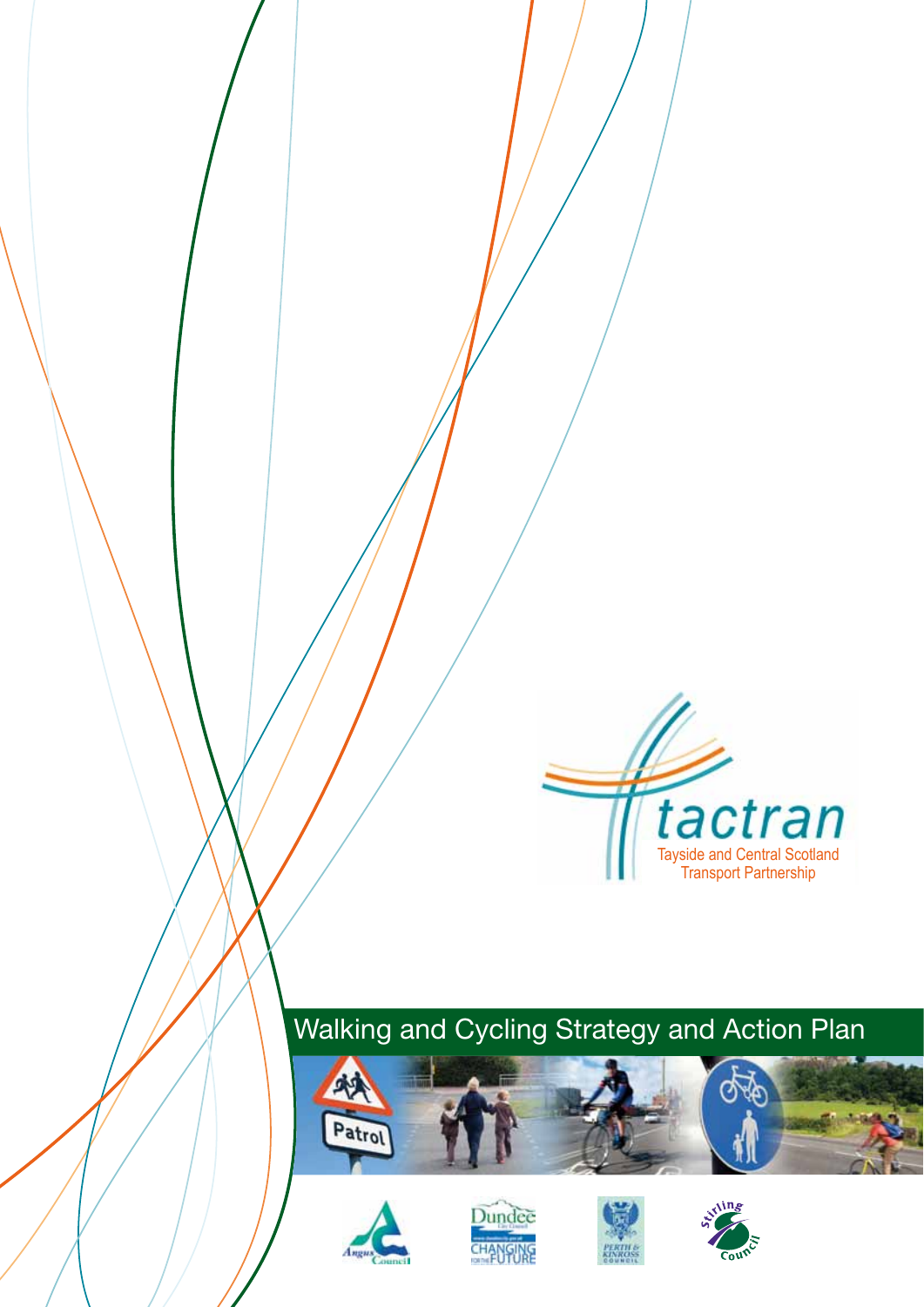## **Contents**

| 1             | <b>SETTING THE SCENE</b>                                              | $\overline{2}$ |
|---------------|-----------------------------------------------------------------------|----------------|
| 1.1           | National, Regional and Local Strategies                               | $\mathbf{2}$   |
| 1.2           | Strategic Objectives, National Outcomes and Single Outcome Agreements | 3              |
| 1.3           | The Need for a Regional Walking and Cycling Strategy                  | 3              |
| 2             | <b>OBJECTIVES</b>                                                     | 4              |
| 2.1           | Walking and Cycling Objectives                                        | 4              |
| 2.2           | Regional Transport Strategy Overarching Objectives                    | 4              |
| 2.3           | Walking and Cycling Planning Objectives                               | 4              |
| 3             | KEY ISSUES, GAPS AND OPPORTUNITIES                                    | 5              |
| 3.1           | Introduction                                                          | 5              |
|               | 3.2 The Benefits of Walking and Cycling                               | 5              |
|               | 3.3 Trends and Patterns                                               | 5              |
|               | 3.4 Cycling Scotland Assessment of Local Authority Cycling Policy     | 7              |
|               | 3.5 Current Initiatives                                               | 8              |
|               | 3.6 Constraints to Walking and Cycling                                | $\Theta$       |
|               | 3.7 Opportunities                                                     | 11             |
| 4             | THE STRATEGY AND ACTION PLAN                                          | 14             |
| 4.1           | <b>Strategy Overview</b>                                              | 14             |
| 4.2           | Strategic Integration                                                 | 14             |
| 4.3           | <b>High Quality Infrastructure</b>                                    | 15             |
| 4.4           | Making Better Use of the Transport System                             | 15             |
| 4.5           | Developing Technical Excellence                                       | 16             |
| 4.6           | Influencing Travel Behaviour                                          | 17             |
| 5             | STRATEGY APPRAISAL AND MONITORING                                     | 18             |
| 5.1           | Introduction                                                          | 18             |
| 5.2           | Appraisal                                                             | 18             |
| 5.3           | Monitoring and Evaluation                                             | 19             |
|               | <b>Appendices</b>                                                     |                |
|               | Appendix A<br>Long distance cycle routes                              | 20             |
| <b>Tables</b> |                                                                       |                |
| Table 1.1     | Relevant national, regional and local policies                        | 2              |
| Table 3.1     | Percentage of commuting trips made by on foot and by cycle            | 6              |
| Table 3.2     | Mode of travel to school                                              | 7              |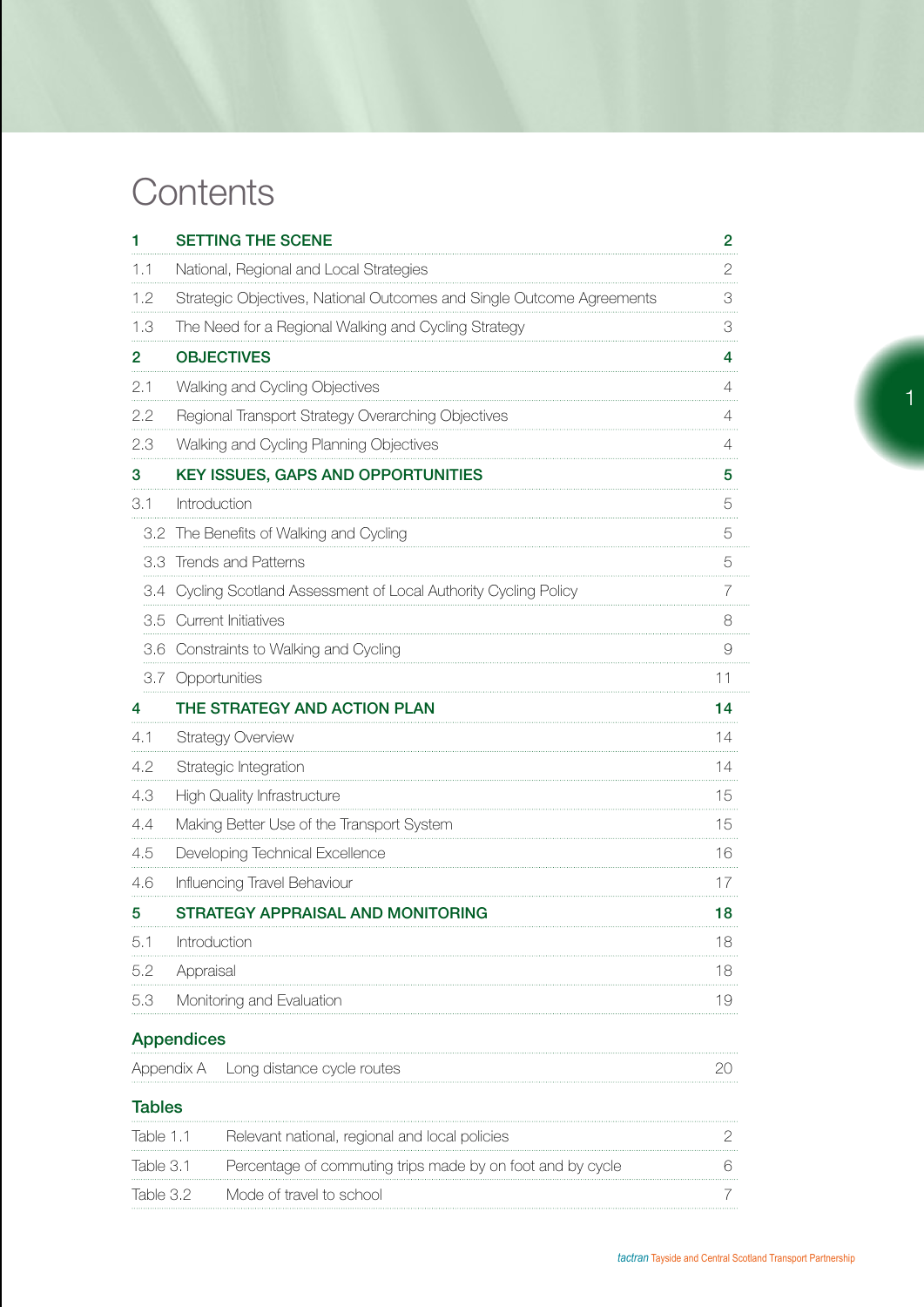## 1. Setting the scene

## 1.1 National, Regional and Local Strategies

Development of this Walking and Cycling Strategy has been informed by the following national, regional and local policies.

|                                                   | <b>National policies</b>                          |
|---------------------------------------------------|---------------------------------------------------|
| Transport (Scotland) Act 2005                     | Disability Discrimination Act 2005                |
| Scotland's National Transport Strategy            | Land Reform (Scotland) Act 2003                   |
| Second National Planning Framework                | SPP17 and PAN 75 Planning for Transport           |
| Government Economic Strategy                      | The Next Decade - A Tourism Framework for Change  |
| Choosing our Future: Scotland's Sustainable       | NPPG11 Sports, Physical Recreation and Open       |
| Development Strategy                              | Space                                             |
| Air Quality Strategy for England, Wales, Scotland |                                                   |
| and Northern Ireland                              |                                                   |
|                                                   | <b>Regional policies</b>                          |
| <b>TACTRAN Regional Transport Strategy</b>        | Dundee and Angus Structure Plan                   |
| <b>NESTRANS Regional Transport Strategy</b>       | Stirling and Clackmannanshire Structure Plan      |
| <b>HITRANS Regional Transport Strategy</b>        | Perth and Kinross Structure Plan                  |
| <b>SEStran Regional Transport Strategy</b>        |                                                   |
| <b>SPT Regional Transport Strategy</b>            |                                                   |
|                                                   | <b>Local policies</b>                             |
| Stirling Council Local Transport Strategy (2006)  | Cairngorms National Park Plan                     |
| Stirling Council City Transport Strategy (2007)   | Perth and Kinross Local Transport Strategy (2000) |
| Stirling Council National Park Transport Strategy |                                                   |
| (in production)                                   | Dundee Local Transport Strategy (2000)            |
| Stirling Council Smaller Towns & Villages         | Angus Local Transport Strategy                    |
| Local Transport Strategy (in production)          | (2000, currently under review)                    |
| Loch Lomond and the Trossachs National            | Angus Countryside Access Strategy                 |
| Park Plan                                         | $(2007 - 2012)$                                   |

#### Table 1.1 Relevant National, Regional And Local Policies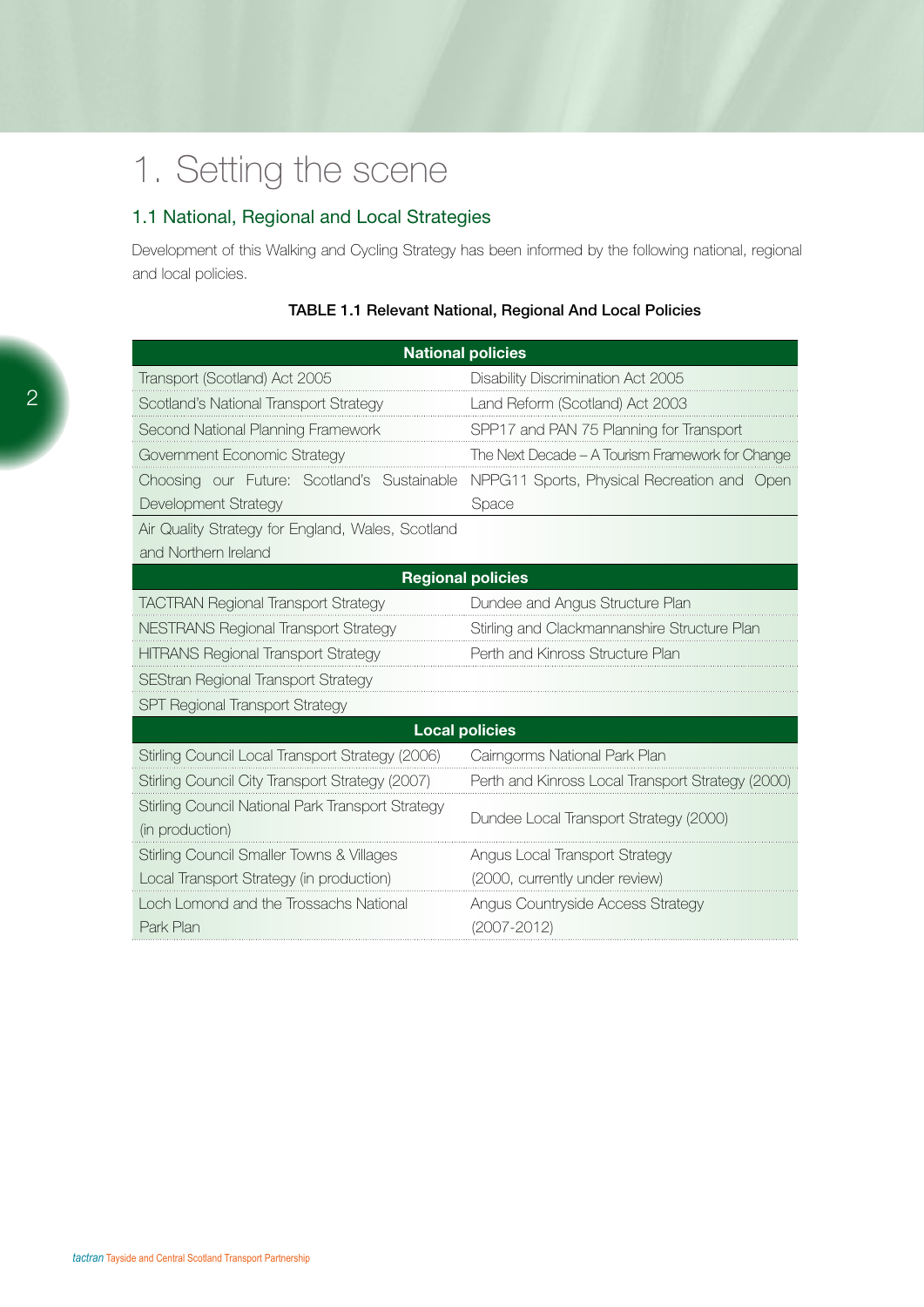The key policy principles relevant to the Walking and Cycling Strategy and common themes arising in the objectives of these plans and programmes are:

- encouraging economic development whilst taking account of social and environmental agendas
- encouraging modal shift from the private car to more sustainable modes
- encouraging walking and cycling access to new developments
- conserving and enhancing the natural and cultural heritage of the area
- promoting sustainable economic and social development of the area's communities
- improving access to healthcare
- promoting tourism
- improving connections between regions
- supporting development in rural areas which sustain viable communities
- improving general quality of life and promoting access to opportunity
- increasing transport accessibility for people with restricted options
- promoting safer travel for all, and
- increasing travel choices and enhancing linkages between different modes.

### 1.2 Strategic Objectives, National Outcomes and Single Outcomes

The Regional Transport Strategy (RTS) was approved by the Scottish Ministers in June 2008. It shows how regional transport can contribute to achieving the Scottish Government's Strategic Objectives and National Outcomes and assist Local Authorities and Community Planning Partnerships to achieve their Single Outcome Agreements.

In addition, TACTRAN will produce an associated Delivery Plan that details the schemes proposed and the finance required to deliver the objectives of the RTS.

### 1.3 The Need for a Regional Walking and Cycling Strategy

This strategy sets out the principles to help to improve the cycling and walking network across the region and to promote the two most sustainable modes of transport.

It sits within and complements the wider Regional Transport Strategy (RTS). A number of the early actions within the RTS involve developing sub-strategies which set out in more detail the policy and delivery framework for specific strands of the RTS.

A related strategy, dealing with Travel Information provision across the whole transport network has strong links with and complements the policies and actions developed for walking and cycling.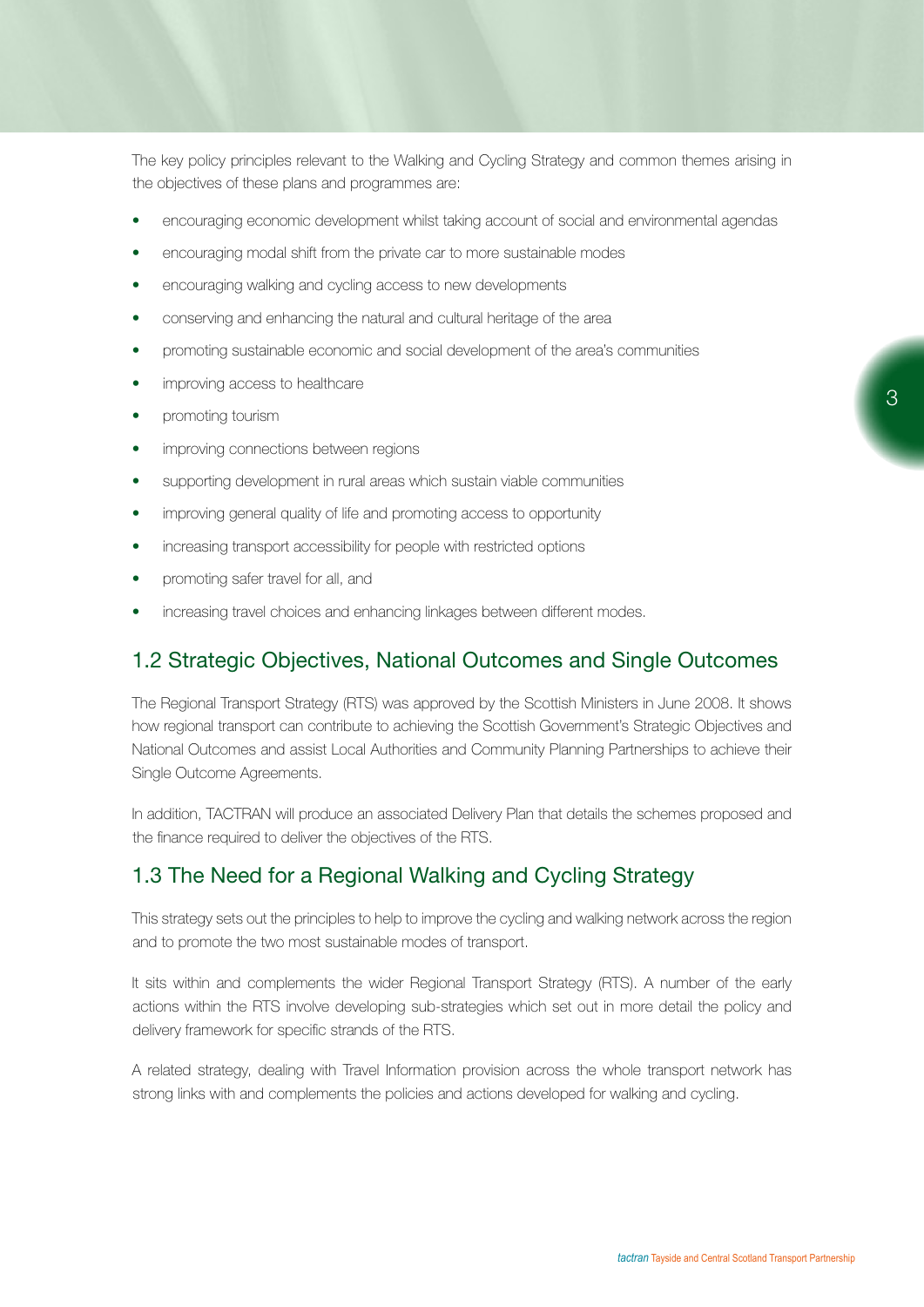## 2. Objectives

## 2.1 Walking and Cycling Objectives

Objectives for walking and cycling developed through analysis and consultation, reflect the appropriate RTS objectives, to maintain consistency with the RTS.

## 2.2 Regional Transport Strategy Overarching Objectives

The six overarching objectives of the RTS are:

- **Economy:** To ensure transport helps to deliver regional prosperity.
- Accessibility, Equity and Social Inclusion: To improve accessibility for all, particularly for those suffering from social exclusion.
- **Environment:** To ensure that the transport system contributes to safeguarding the environment and promotes opportunities for improvement.
- **Health and Well-Being:** To promote the health and well-being of communities.
- **Safety & Security:** To improve the real and perceived safety and security of the transport network.
- Integration: To improve integration, both within transport and between transport and other policy areas.

## 2.3 Walking and Cycling Planning Objectives

Planning objectives have been developed for the Walking and Cycling Strategy that reflect and nest within the RTS overarching objectives, as follows:

- Permanently increase the number of walkers and cyclists and increase the frequency of trips made on foot and by cycle
- Improve information and facilities for walkers and cyclists
- Improve safety and security for walkers and cyclists
- Promote walking and cycling as a leisure activity and as a credible form of utility transport
- Integration with other policies
- Better integration with the existing transport system
- Improve existing expertise in the creation of walking and cycling facilities and promotion
- Establish a regional monitoring plan for walkers and cyclists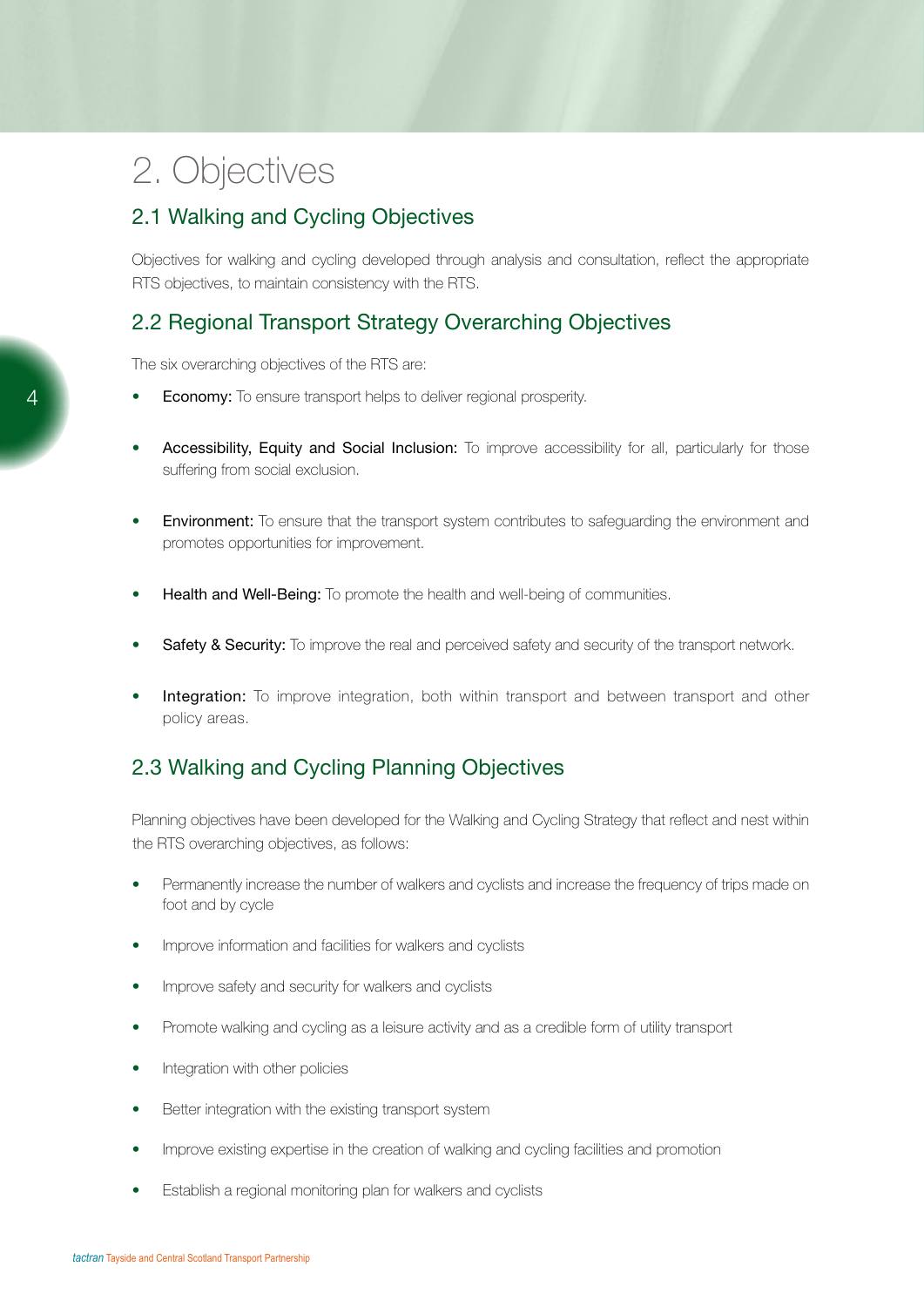## 3 Key Issues, Gaps and Opportunities

## 3.1 Introduction

An examination of the key issues and opportunities for walking and cycling across the region was undertaken through an audit of walking and cycling provision. This was supplemented with a wide ranging consultation including local authorities, cycling and walking groups, Health Boards, regional tourism interests, Scottish Enterprise and Transport Scotland.

A separate Audit Report to support this Walking and Cycling Strategy is available at www.tactran.gov.uk

## 3.2 The Benefits of Walking and Cycling

Walking and cycling are cheap, accessible, healthy, environmentally friendly and enjoyable modes of travel. Over shorter distances they can provide an effective alternative to less sustainable modes of transport.

Walking is central to our daily lives, and is essential in linking other trips by car, rail and bus. Cycling, by contrast, is generally seen as a means of making a specific journey rather than an aid to overall mobility but it can also link to other modes including train travel and Park & Choose. While these differences must be appreciated, it is also important to recognise that walking and cycling have many aspects in common.

#### *Economic*

There are numerous economic benefits associated with walking and cycling. These include expenditure not attributable to the NHS, such as enhanced physical and mental function, better physical and mental wellbeing, and improved productivity due to reduced sickness absence and reduced mortality and morbidity among people who are currently irregularly active.

Another key economic benefit is the contribution walking and cycling can make to the reduction of congestion achieved by all or part of a commuter journey being made by cycle or on foot. There are other economic benefits of walking and cycling tourism which contribute to the local and regional economy in terms of tourist spend on accommodation and other services. Enhanced provision for walking and cycling is also likely to widen the availability of employment opportunities to many parts of the community. Similarly there are proven economic effects of pedestrianisation of urban areas due to increased pedestrian activity leading to increased retail activity.

#### *Accessibility*

Walking and cycling have a key role to play in meeting local accessibility needs and reducing the pressure on the transport network. They can both help to support local facilities, regenerate communities, tackle social exclusion and, in the longer-term, reduce the need to travel by motorised means.

#### *Environmental*

Cycling and walking are more environmentally friendly than the private car. They are completely emissions free, thereby assisting in improving air quality and the reduction of climate changing greenhouse gases. Also, they are noiseless, create no significant visual intrusion and make more effective use of land than vehicular traffic.

## 3.3 Trends and Patterns

#### *National*

Information from the Scottish Household Survey (SHS), shown in Tables 3.1 and 3.2, indicates that nationally the number of people walking to school or work has decreased slightly in recent years. The level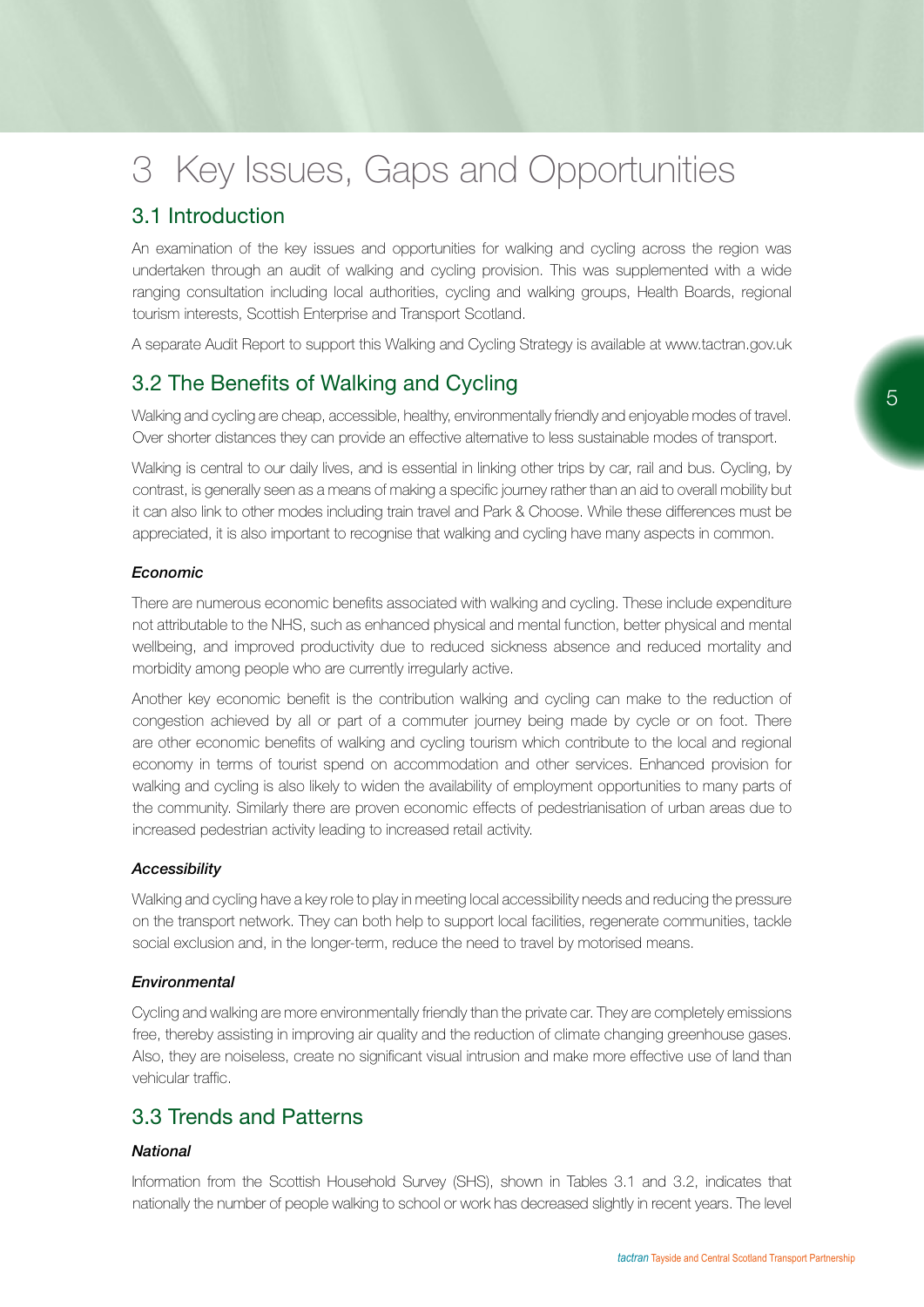of cycling has remained static but at a very low level of 1 - 2% of all journeys made.

The same survey indicates that the proportion of people walking for pleasure has increased from 40% in 1999 to 47% in 2005. The percentage of people who cycle for pleasure remains largely unchanged at around 4%.

#### *Regional and Local*

Table 3.1 shows travel to work by non-motorised modes across the four Council areas within the TACTRAN Region, along with the Scottish average for comparison.

| <b>Local Authority Area</b> | Mode of transport | 1999 | 2005          |
|-----------------------------|-------------------|------|---------------|
| Scotland                    | Walk              | 14   | 13            |
|                             | Cycle             | 2    | 2             |
|                             | Total             | 16   | 15            |
| Angus                       | Walk              | 15   | 14            |
|                             | Cycle             | 6    | 3             |
|                             | Total             | 21   | 17            |
| Dundee City                 | Walk              | 15   | 20            |
|                             | Cycle             |      |               |
|                             | Total             | 16   | 21            |
| Perth & Kinross             | Walk              | 18   | 16            |
|                             | Cycle             |      | $\mathcal{P}$ |
|                             | Total             | 19   | 18            |
| Stirling                    | Walk              | 15   | 11            |
|                             | Cycle             |      |               |
|                             | Total             | 16   | 12            |

Table 3.1 - Percentage of commuting trips made by on foot and by cycle

With the exception of Stirling, a higher percentage of people walk to work in the TACTRAN area than in Scotland as a whole. This is particularly noticeable in Dundee, where 20% walk to work. This is likely to be attributable to the compact, urban nature of the area, with residential areas and major employers in close proximity coupled with lower car ownership.

In Angus, 3% of the population cycle to work, which is slightly higher than the Scottish average. Cycling in the other TACTRAN constituent authorities is in line with or slightly lower than the Scottish average.

The SHS results are compiled from a relatively small sample of surveys, and therefore any trends should be taken with caution. Comparison of the 1999 and 2005 results indicates that the popularity of walking and cycling to work in Angus and Stirling has declined slightly between 1999 and 2005, remained relatively similar in Perth & Kinross, and increased slightly in Dundee City.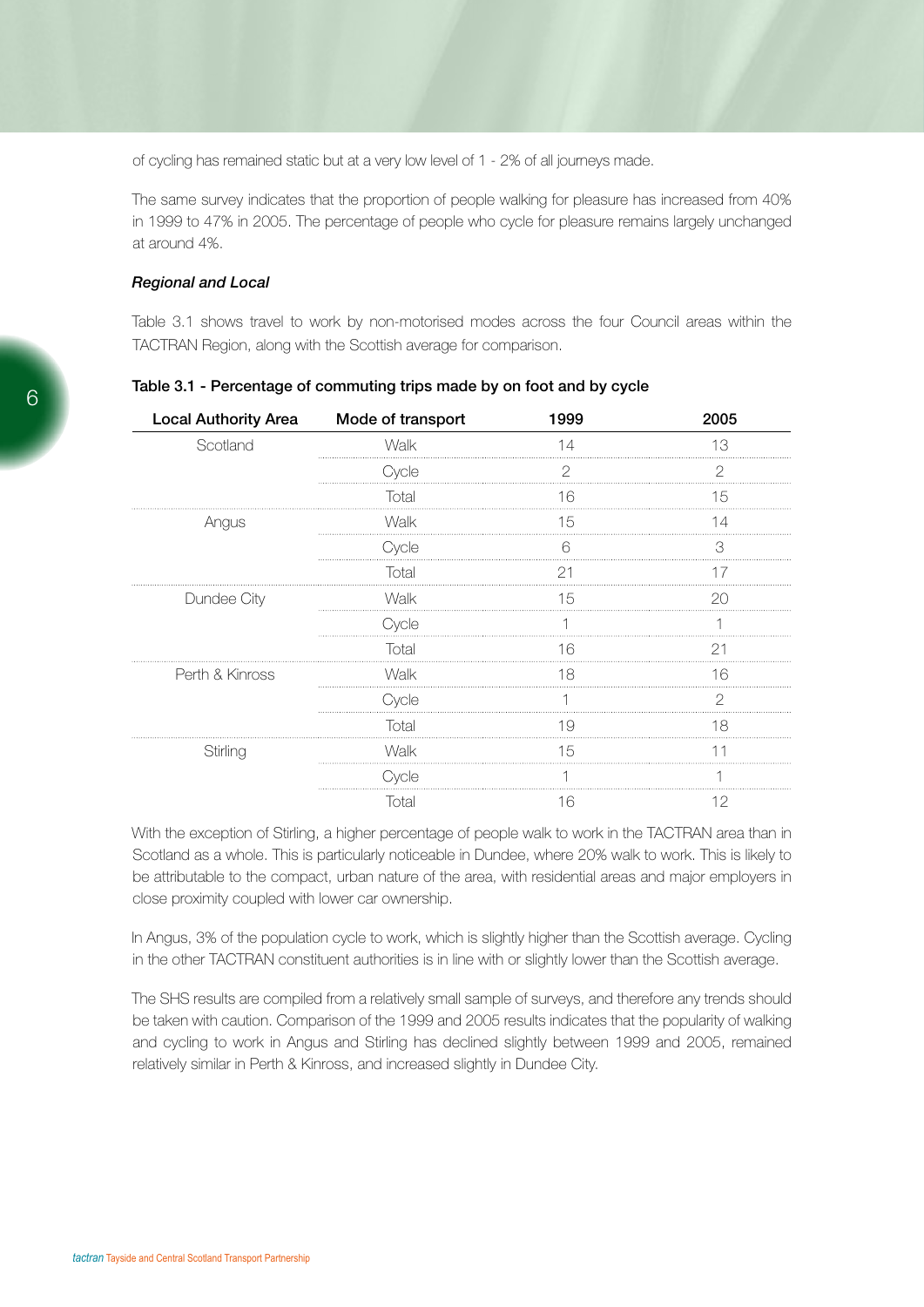Table 3.2 below shows the recorded mode of travel to schools for students compared with Scotland as a whole.

| <b>Local Authority Area</b> | Mode of transport | 1999 | 2005 |
|-----------------------------|-------------------|------|------|
| Scotland                    | Walk              | 55   | 52   |
|                             | Cycle             |      | ⊣    |
|                             | Total             | 56   | 53   |
| Angus                       | Walk              | 52   | 67   |
|                             | Cycle             | ∩    |      |
|                             | Total             | 52   | 68   |
| Dundee City                 | Walk              | 66   | 63   |
|                             | Cycle             |      |      |
|                             | Total             | 66   | 63   |
| Perth & Kinross             | Walk              | 39   | 49   |
|                             | Cycle             |      |      |
|                             | Total             | 40   | 50   |
| Stirling                    | Walk              | 56   | 49   |
|                             | Cycle             | 2    |      |
|                             | Total             | 58   | 50   |
|                             |                   |      |      |

#### Table 3.2 - Mode of travel to school

The average percentage of school pupils walking to schools in Angus and Dundee City in 2005 was significantly higher than the Scottish average, whilst the percentages walking in Perth & Kinross and Stirling were in line with the national average. The percentage of pupils cycling to school was in line with the national average, around 1%.

Comparison of the 1999 and 2005 results shows that the popularity of walking to school in Dundee and Stirling declined slightly. However a more encouraging picture is revealed in Angus and Perth & Kinross, with these authorities experiencing increases of 29% and 26% respectively of pupils walking to school. It would appear that the presence of a School Travel Plan Officer in these two authorities, who has been able to assist and encourage schools to implement School Travel Plans has ensured that they counter the national trend of fewer pupils walking to school.

## 3.4 Cycling Scotland Assessment of Local Authority Cycling Policy

Cycling Scotland published the National Assessment of Local Authority Cycling Policy in May 2008. This assesses local authority performance and highlights both the successes in implementing cycle policy and recommendations for improvement.

Among the successes identified were Angus Council's development of strategic routes and integrating consideration of cycling into planning and transportation processes; Dundee City Council's extensive Core Path Network incorporating cycle users and promotional work around active travel to schools; Perth & Kinross Council's events and programme-specific marketing and development of a cycle network plan; and Stirling Council's "excellent" Development Advice Note to support sustainable transport and the delivery of strategic routes and cycle parking at public transport nodes.

Areas identified for development included carrying out market research and segmentation to develop a more formal promotional strategy, developing more coordinated marketing outcomes and effective indicators for strategy evaluation, delivering on-road cycle training, and, finally, providing more resources.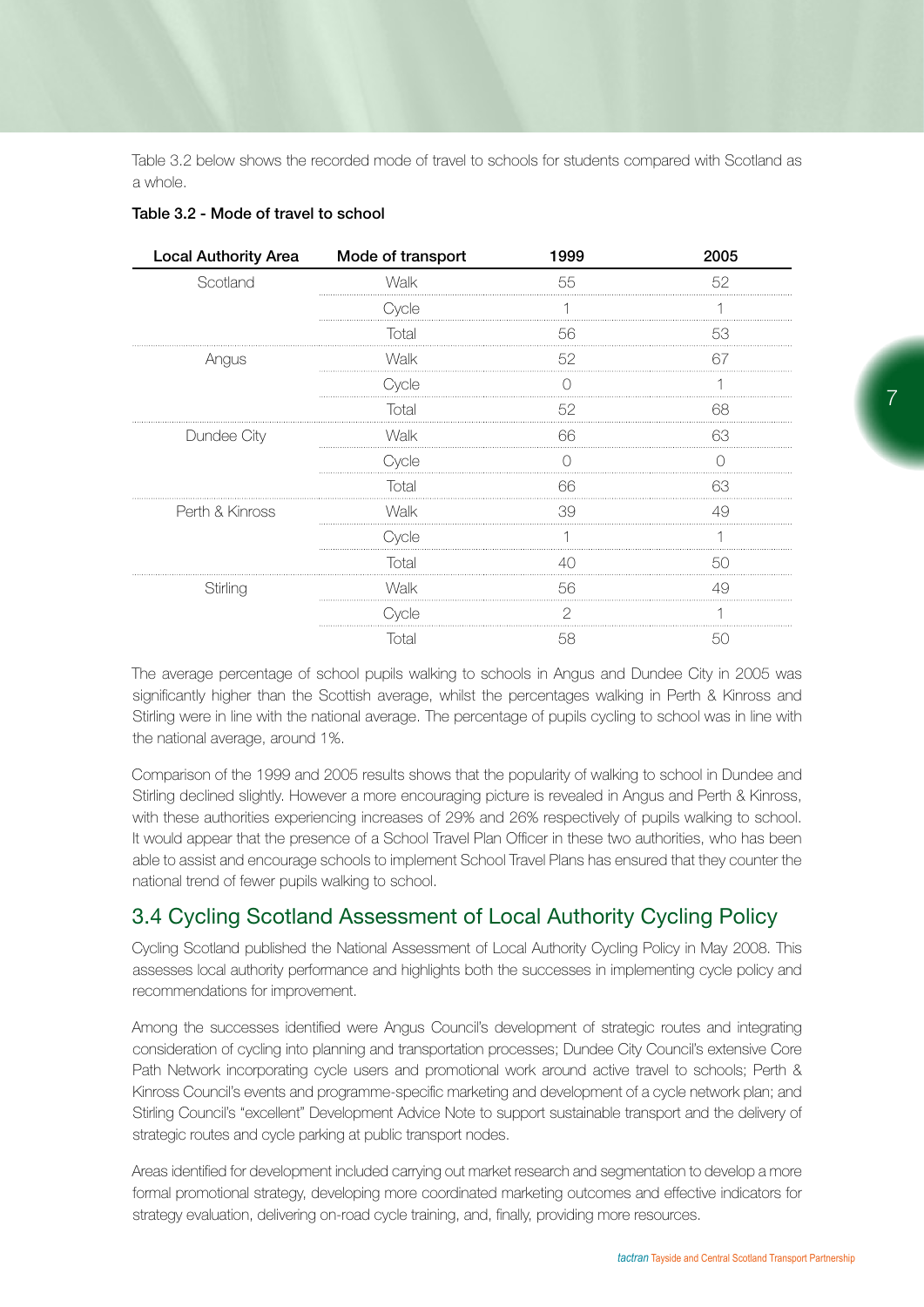## 3.5 Current initiatives

### National Cycle Network

The development of the National Cycle Network (NCN) co-ordinated by Sustrans has shown how the provision of well-designed and easy-to-use routes can encourage more people to take up cycling or to cycle more regularly. There are now over 11,300 miles of the NCN in the United Kingdom. During 2006 the NCN carried more than 338 million trips, an increase of over 5% on the previous year<sup>1</sup>. This equates to over 900,000 trips a day during 2006, close to a third of all journeys made on the UK's rail network each day.

NCN routes in the TACTRAN area are:

NCN 1 - Edinburgh to Aberdeen NCN 7 - Inverness to Glasgow (via Callander) NCN 76 - Round the Forth and Stirling to Callander

NCN 77 - Dundee - Pitlochry (via Perth).

There are gaps in the NCN within the region at Manor Powis (NCN 76) and Doune to Callander (NCN 76).

## Core Path Plans

The Land Reform (Scotland) Act 2003 gives the public a right of responsible, non-motorised access to virtually all land and inland water in Scotland, and also introduced the term 'Core Path'. The Act states that all Access Authorities (Councils and National Park Authorities) have a duty to produce a Core Paths Plan for their individual areas. A Core Paths Plan is described as a system of paths sufficient for the purpose of giving the public reasonable access throughout their area.

The Core Paths network aims to satisfy the needs of local people and visitors for travel and recreation, and provide key links to the wider path network.

Each of the constituent Local Authorities within the TACTRAN area has submitted a Draft Core Paths Plan, which has undergone initial public consultation. Dundee City Council adopted its Core Paths Plan in January 2009. The remainder of these Plans are likely to be finalised within 2009. The Core Paths comprise a mixture of existing paths and some new paths, which aim to bring cohesion to the overall path network.

The TACTRAN Walking and Cycling Strategy complements the development of Core Path networks at a regional strategic level. It is envisaged that enhancements and additions to walking and cycling links as part of the Strategy will be adopted as part of the Core Path network.

## **Education**

A number of initiatives are under way to promote walking and cycling in Scotland's schools

#### *Active Schools Policy*

The aim of the Active Schools<sup>2</sup> programme is to offer school-aged children the motivation and opportunities to adopt active, healthy lifestyles – both now and into adulthood. Physical activity is introduced into young

<sup>1</sup> SUSTRANS (2006) Route User Monitoring Report.

<sup>2</sup> http://www.healthpromotingschools.co.uk/practitioners/topics/physicalactivity/activeschools.asp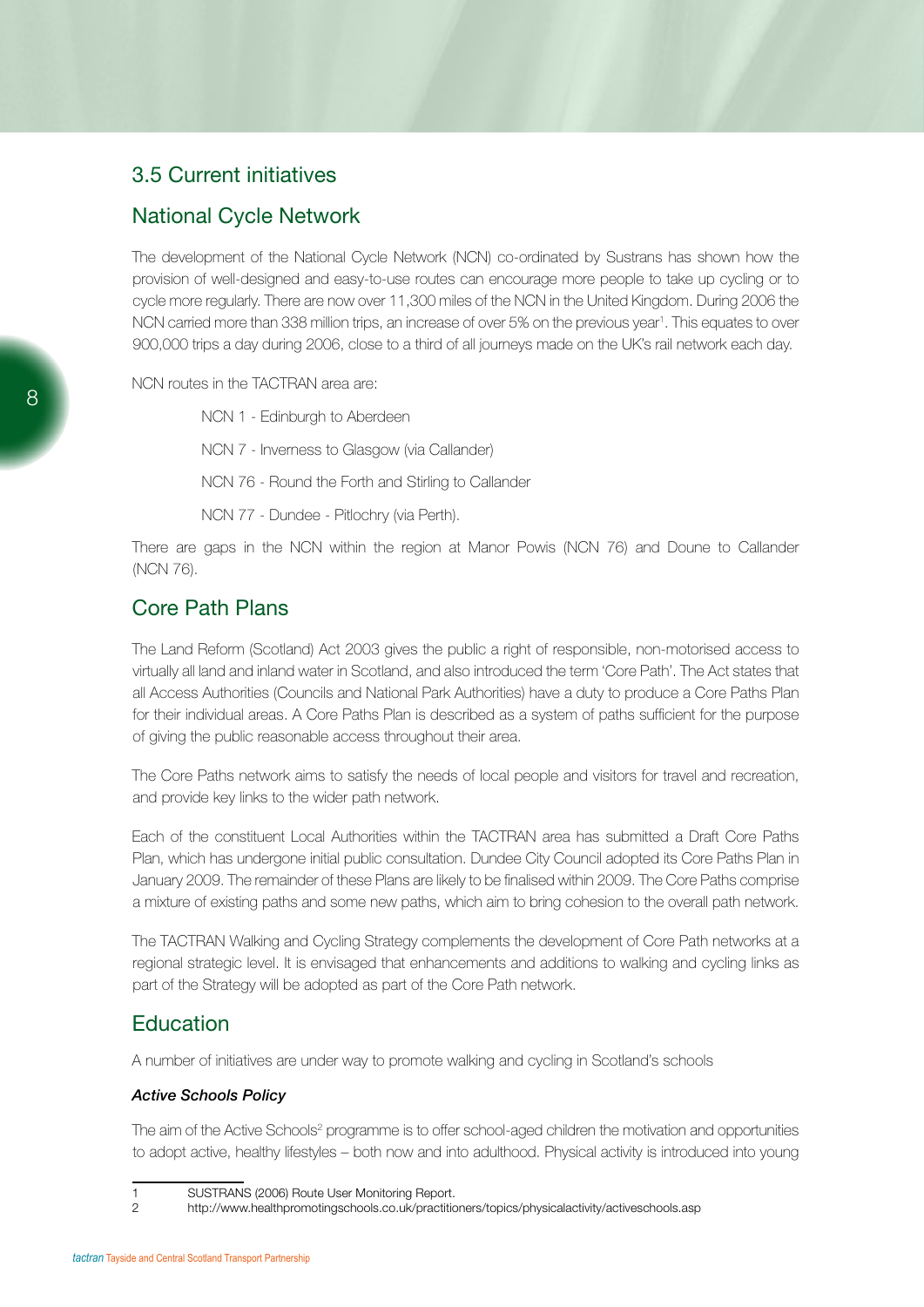people's daily lives through active travel, play and dance, all in the context of a health promoting school. These opportunities are available before, during and after school, as well as in the wider community.

An 'Active School' provides pupils with the opportunity to get active to the extent that it benefits their health. Active School Coordinators work closely with School Travel Coordinators to incorporate active travel into physical activity provision.

#### *Cycle Friendly Schools3*

This national award has been developed by Cycling Scotland to encourage all primary schools in Scotland to become more cycle friendly and ultimately to increase the number of children cycling to school which will benefit both their health and the environment.

The scheme aims to encourage cycling as part of the whole school culture and increase the number of children cycling to and at school. It is part of a whole school approach to cycling which can contribute to Health Promoting School and Eco-School initiatives. Additionally, the scheme links directly with cycle training that is offered at schools, in particular the Scottish Cycle Training Scheme and Cycling Scotland's Ready Steady Bike and Go ByCycle programmes.

#### *School Travel Plans*

A School Travel Plan puts forward a package of measures to improve safety and reduce car use, backed by a partnership involving the school, education and transport officers from the local authority, the Police and the Health Board. It is based on consultation with teachers, parents, pupils and School Boards and the wider community.

#### *Review of Best Practice*

A review of best practice in walking and cycling initiatives was undertaken to identify successful walking and cycling policies and measures. The Best Practice Review is available at www.tactran.gov.uk.

## 3.6 Constraints to Walking and Cycling

In common with other parts of the country over recent decades, the potential of walking and cycling within the TACTRAN area has not been fully realised. A factor in this has been the growth of out-of-town developments that, due to their location and design, are only practically accessible by car. Nevertheless, the potential for encouraging modal shift is highlighted by the fact that in 2004/5, 39% of all trips in Scotland of under two miles were undertaken by car<sup>4</sup>.

Another key constraint is the way that road design and traffic management have tended to favour the free flow of motor vehicles, to the detriment of the mobility of non-motorised road users.

The net effect of these factors has been to contribute to making the population more car-dependent and walking and cycling less pleasant and more difficult for people to undertake on an everyday basis. The resulting decline in active travel has served to make lifestyles more sedentary, people less healthy, and contributed to the rise in emissions from motorised transport.

<sup>3</sup> http://www.cyclingscotland.org/cyclefriendlyschools.aspx

<sup>4</sup> http://www.scotland.gov.uk/News/Releases/2007/01/22103453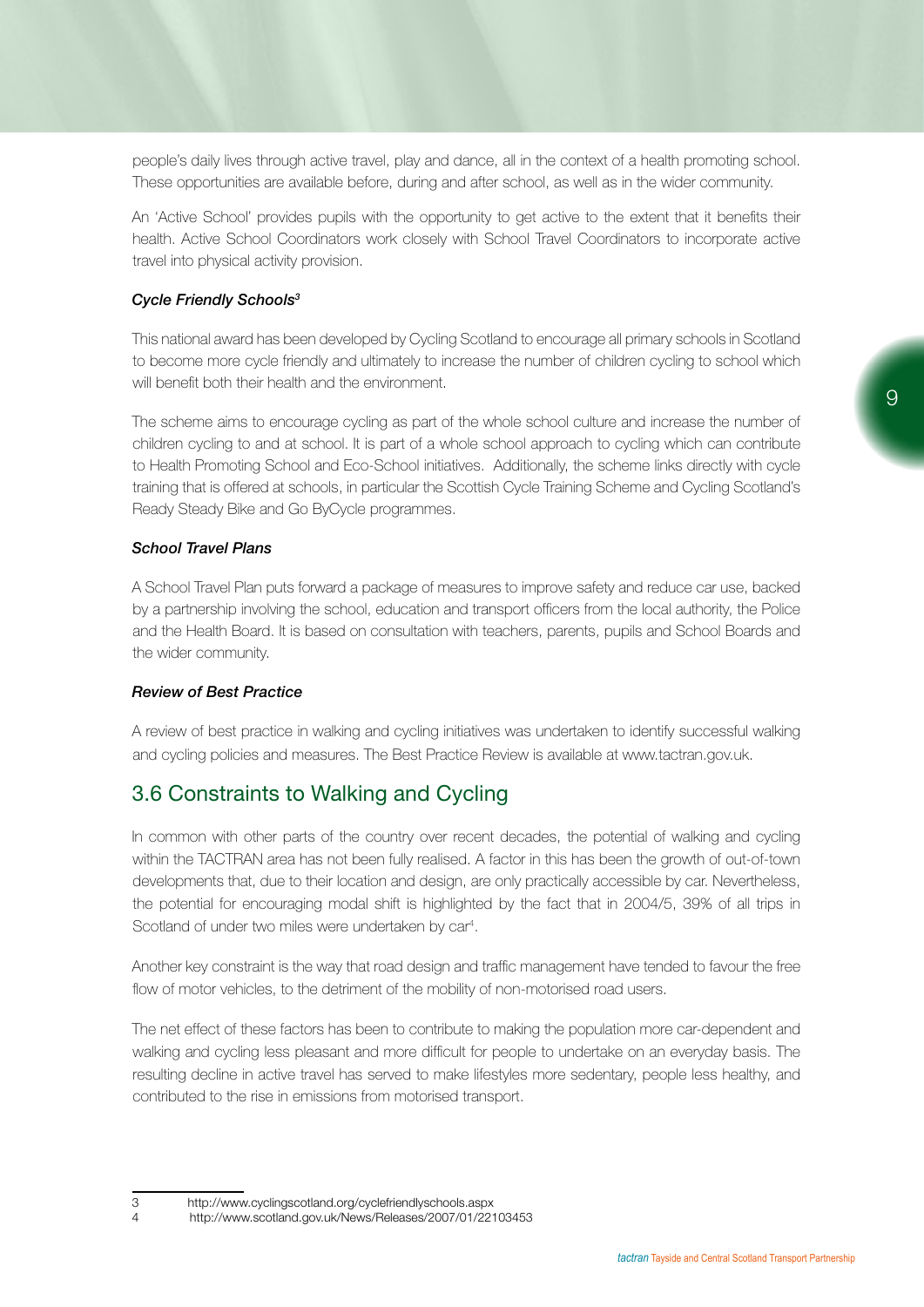#### *Physical Barriers*

Physical barriers to walking and cycling that are directly relevant to the TACTRAN area are:

- Disparate settlement pattern reduces the chance that people will walk/cycle between residential areas, places of employment and services.
- Terrain parts of the TACTRAN area are characterised by hilly terrain which is likely to deter casual cyclists from making some journeys, particularly over longer distances.
- Inclement weather conditions in common with much of Scotland, the climate is not always ideal for walking/cycling. This is a particular deterrent for novices, the less dedicated and families. It is also a much greater deterrent to cycling than to walking.

The physical barriers identified above are characteristics of the TACTRAN area, and as such cannot be directly addressed. However, they can be mitigated by the provision of improved facilities.

The following barriers to walking and cycling are common to all geographical areas. Their importance will vary depending upon the age, confidence and dedication of the cyclist and pedestrian. For example, more experienced cyclists will be less concerned about traffic levels than less confident bike users.

#### *Safety*

- Personal security particularly for vulnerable groups.
- Lack of controlled crossing points at busy roads.
- Concerns about cycling in busy traffic environments, particularly at junctions.
- High numbers of Heavy Goods Vehicles.
- High traffic speeds and volumes.
- Concerns about cycle security at destination.
- Lack of segregated road space or traffic free options for cycling.

#### *Knowledge*

- Lack of confidence e.g. no formal cycle training and experience.
- Lack of awareness about the opportunities to walk and cycle.
- Lack of awareness about the benefits of cycling and walking.

#### *Walking and Cycling Environment*

- Infrastructure that has been designed primarily for the needs of motor vehicles.
- Exposure to pollution.
- High levels of noise.
- Perceived or real lack of priority of pedestrians and cyclists.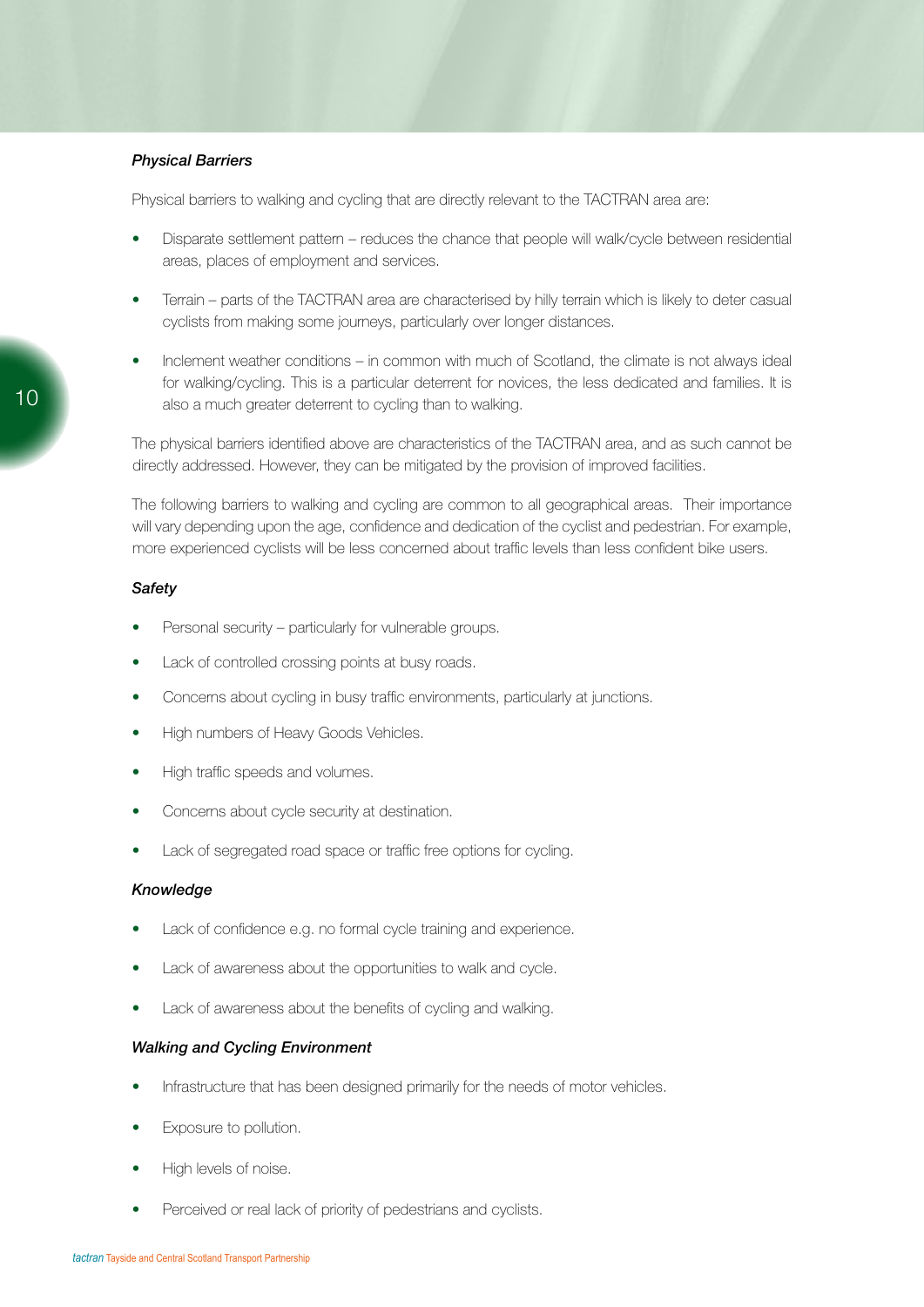#### *Convenience*

- Poor facilities at destination, including lack of secure workplace cycle parking, changing facilities, showers, etc.
- Distance to destination.
- Lack of a direct route, severance of routes by roads, railways, waterways, etc.
- Non-cycle ownership and lack of residential cycle parking.
- Poor integration with other modes of transport (cycle parking at interchanges/ cycle carriage on public transport).

## 3.7 Opportunities

#### *Economic*

Measures to encourage walking and cycling can benefit the economy in a number of ways. An increase in people walking and cycling to work will help reduce traffic congestion, increasing the efficiency of movement for goods, people and services. Smarter Choices<sup>5</sup> research estimates that for every £1 spent on smarter travel choices, £10 worth of benefits in terms of congestion relief are accrued<sup>6</sup>, with further potential gains from environmental improvements and other effects.

If more of the population cycle or walk regularly, the health of the general population will improve. This will result in a reduced strain on local health services, and should result in fewer days lost to illness, as well as cutting the incidences of premature death across the region.

Less tangible economic benefits also arise from the reduced environmental impact of these sustainable modes of travel compared to motorised means.

Cycling Scotland makes the financial case for cycling at an individual level, stressing that apart from walking, cycling is the cheapest way to travel. They state that the shorter trips most suited to cycling, are those which are the most expensive in terms of fuel consumption and wear and tear if made by private car. The cyclist usually incurs no parking charge, and benefits from a cheap form of exercise.

The sustainable transport charity Sustrans has taken the Government's own methods of assessing the economic benefits of transport schemes and applied them to a number of local walking and cycling routes. The results show such schemes to have a Benefit to Cost Ratio (BCR) of around 20:1. This is in contrast to the typical ratio of 3:1 for other transport schemes such as rail and roads<sup>7</sup>.

A study by Sustrans of four National Cycle Network Routes in north-east England found that route users contributed £9.6m directly to the north-east economy in 2006, supporting 216 jobs in the immediate vicinity<sup>8</sup>. Income of a similar magnitude could be generated by cycle routes in the TACTRAN area. An increase in cycle tourism can also be an important contributor to the local economy due to the accommodation and local services required. Cycle tourism in the UK in 1999 was valued at £635 million per year<sup>9</sup>. There is potential for growth, with the projected income from cycle tourism across Europe rising to £14 billion per year by 2019.

- 5 DFT Smarter Choices (http://www.dft.gov.uk/pgr/sustainable/smarterchoices)
- 6 Cycling England (2007) Valuing the benefits of cycling.
- 7 SUSTRANS (2006) Economic Appraisal of local walking and cycling routes<br>8 Che Northeast (2007) The Economic Impact of Cycle Tourism in North-Eas
- One Northeast (2007) The Economic Impact of Cycle Tourism in North-East England.
- 9 SUSTRANS (1999) Cycle Tourism Information Pack TT21,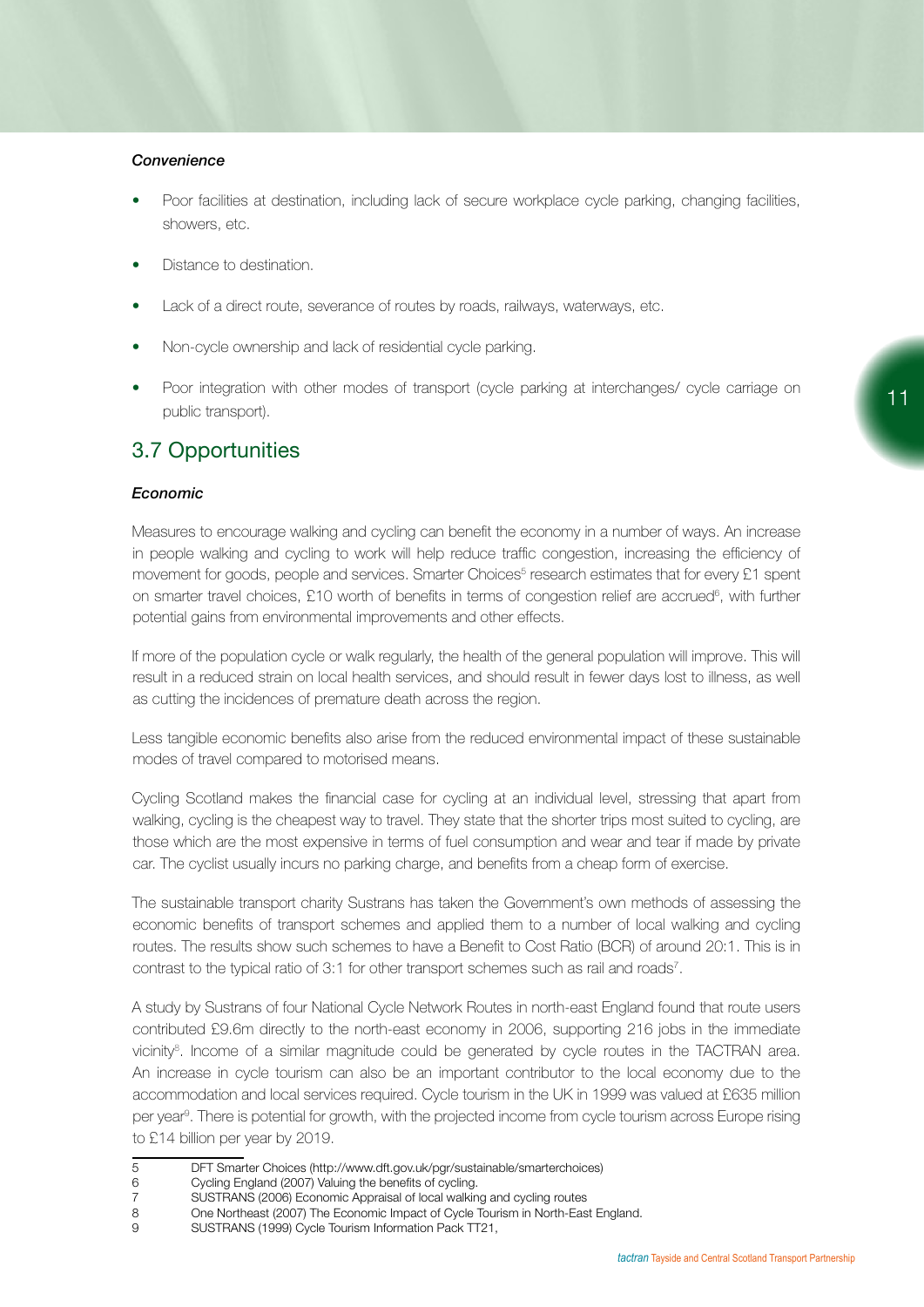Pedestrianising and reducing the priority of motorised travel in town centres can make them more attractive to shoppers, and therefore boost local businesses.

#### *Accessibility*

31% of TACTRAN households do not have access to a car. Distances to services have increased over the last two decades, as witnessed by the growth of out-of-town superstores at the expense of local shops. Many people, particularly those without access to a car, find it difficult, to get to the services they need.

Improving facilities for walking and cycling can help to address this imbalance by reducing the need for car-based trips, and improving links between communities and services. This can be achieved by improving the safety of journeys, for example, providing controlled crossing points over busy roads, and by providing more direct access to local services, such as creating links across barriers that sever communities such as railway lines or watercourses.

Investment in cycling and walking infrastructure is a comparatively equitable investment compared with the construction of car-based infrastructure.

Cycling can add to the mobility of people, living in both rural and urban areas, for whom a car is not a viable method of transport. Providing secure cycle parking at public transport interchanges can promote 'joined up journeys', allowing longer distance trips to be accessed by those without a car.

#### *Environmental*

Improvements in noise, local air quality and greenhouse gas emissions will occur if there is a reduction in motorised traffic as a result of the Walking and Cycling Strategy

Increasing levels of walking and cycling will have the effect of restricting traffic growth and pollution associated with queuing traffic. This will be particularly beneficial in towns, where the number of potential pedestrians and cyclists is likely to be highest. In addition, substituting car based trips for walking and cycling results in reduced pollution and its associated costs.

Walking and cycling represent flexible modes of transport, with infrastructure that typically requires less investment and has a lesser impact upon the environment during both construction and life cycle compared to motor-vehicle based transport.

Recreational walking and cycling will add to the awareness and appreciation of the natural and built environment.

#### *Health and Well-Being*

Cycling and walking reduce the risk of serious conditions such as heart disease, high blood pressure, obesity and the most common form of diabetes. Everyday cycling is an effective and enjoyable form of aerobic exercise, the type of exercise that is most effective at promoting good health. Regular walking, like cycling and all 'aerobic' exercise, can have a dramatic effect on cardiorespiratory fitness or 'aerobic power'. Regular exercise carried out three times a week for 30 minutes or more at the right intensity will result in increases of aerobic power.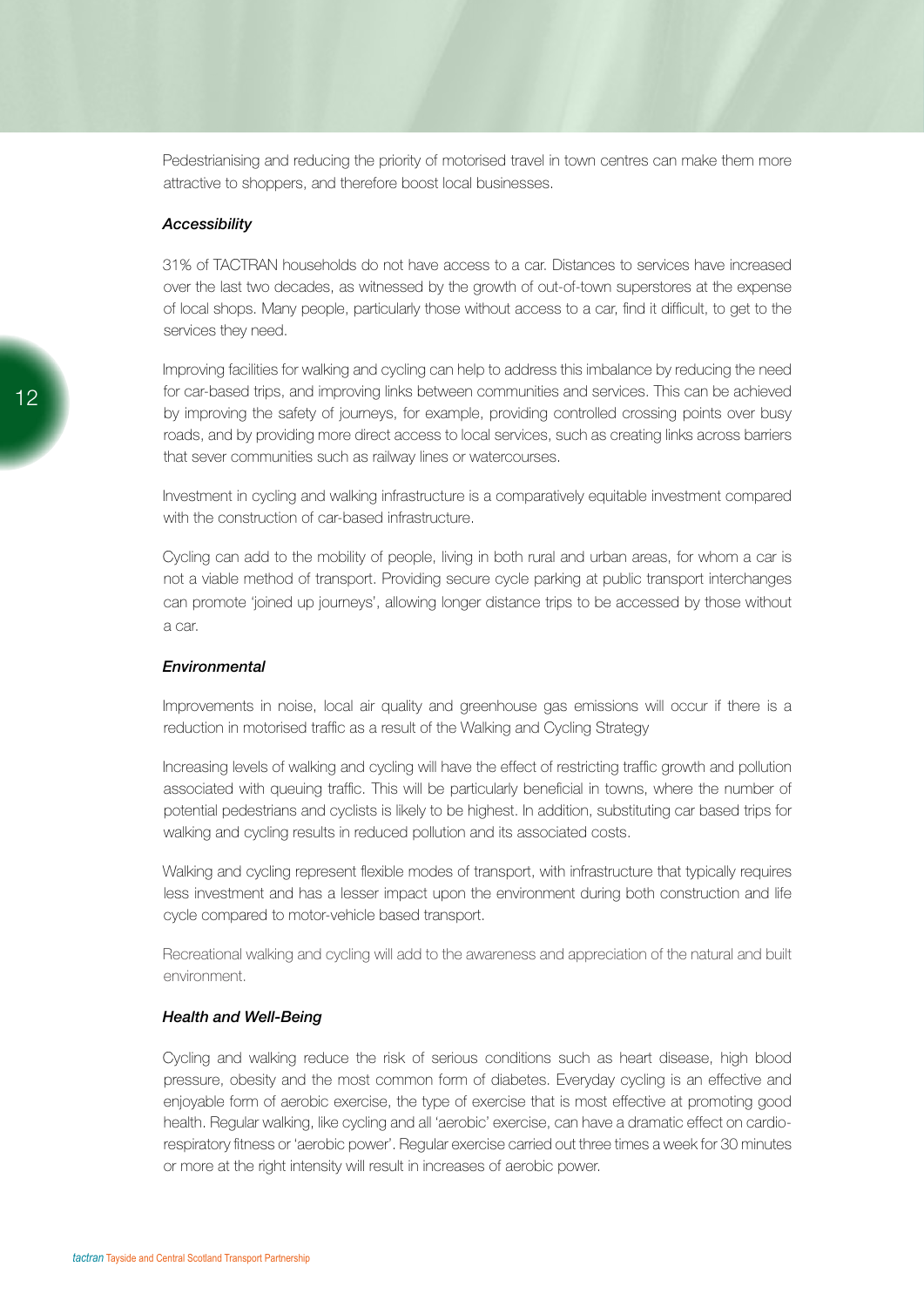The implementation of cycling and walking schemes can have a positive effect on physical fitness where new or extended trips are generated, either where the trip has been previously made by motorised means or is completely new.

Walking and cycling can help to promote more independent lifestyles amongst children. Dealing with today's busy and complex street environment is not a naturally occurring skill. Developing pedestrian skills in children can encourage them to be less sedentary and commence the process of acquiring road sense.

Walking and cycling are generally more sociable than private car based transport. They can help to promote a sense of community, and enhance social ties.

#### *Safety & Security*

Safety and security are commonly viewed as obstacles or a deterrent to walking and cycling. This can be attributed to the proximity of motor vehicles and/ or the unprotected environment in which the walker/ cyclist travels. The National Cycling Forum believes that creating a 'critical mass' of cyclists on the nation's roads can address this problem. Creating a safer environment for cycling will encourage more people to do so, and better training will create safe, responsible and confident cyclists. More cyclists on the roads will increase interaction with drivers, whose awareness of cyclists will increase, reducing the risk of accidents.

This 'critical mass' is evident in locations such as Cambridge, where good infrastructure (as well as favourable topography) promotes cycling as a means of transport, and other road users drive defensively in light of the high numbers of cycles with which they share the road.

In terms of walking, more councils are exploring the principles of fully or partially pedestrianising streets and areas within towns and cities. Home Zones which redress the balance between motorised vehicles and other users of street space are also becoming more common for new and existing residential developments. Measures such as these segregate vulnerable road users or increase their presence in public spaces.

#### *Integration*

Linkage with the wider agenda of non-transport policies is also critical to the success of the strategy as many such policies can have a powerful influence on travel patterns and behaviour.

The objectives, either singly or in combination, aim specifically to integrate cycling with land use planning. Opportunities will be taken to integrate walking and cycling within the emerging Development Plan system, and through Local Tansport Strategies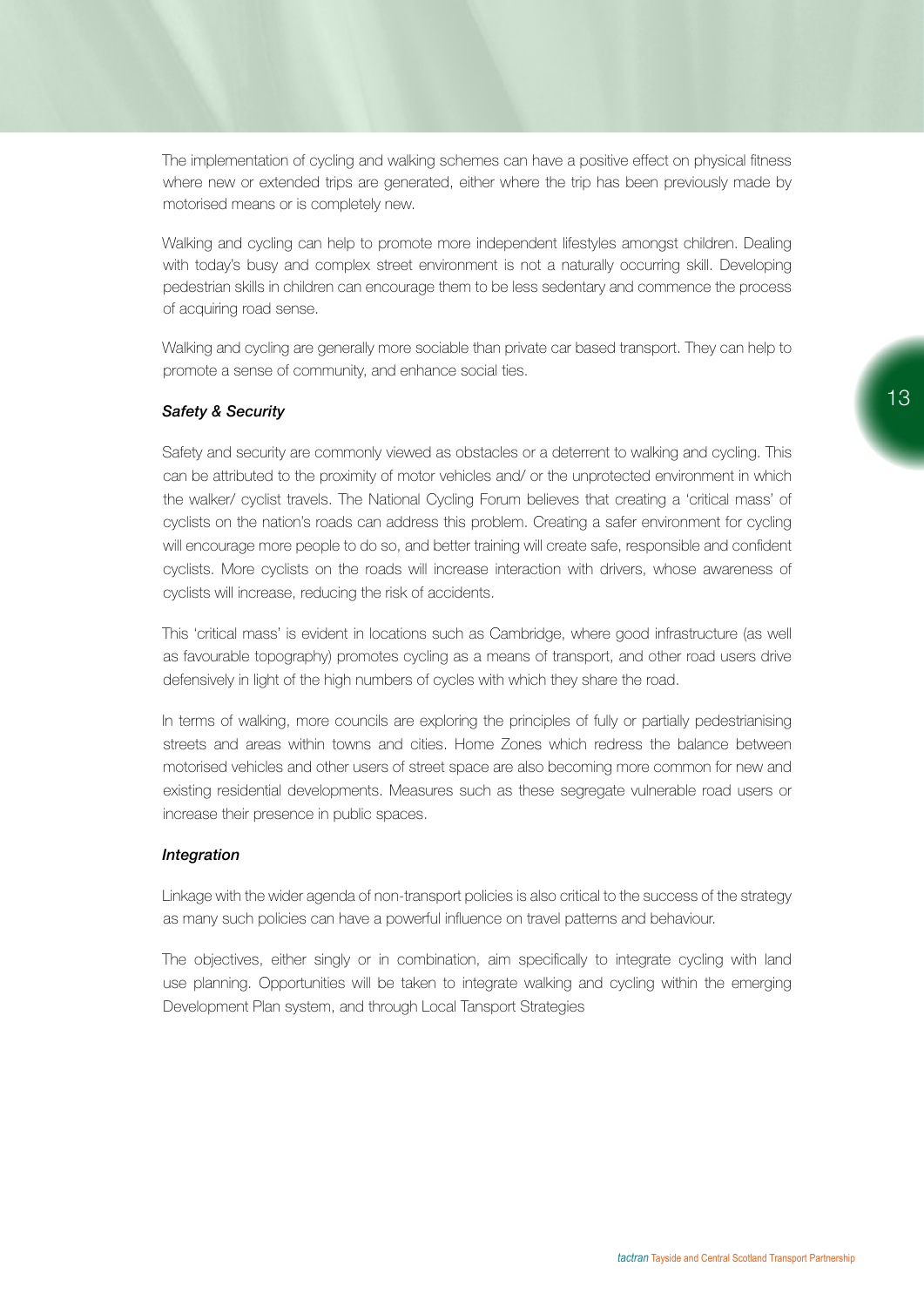## 4 The Strategy and Action Plan

## 4.1 Strategy Overview

An integrated strategy has been developed to improve the cycling and walking network across the region and to promote the two most sustainable modes of transport. The strategy has five key strands:

#### **Strategic Integration**

- **High Quality Infrastructure**
- Making Better Use Of the Transport System
- **Developing Technical Excellence**
- Influencing Travel Behaviour

### 4.2 Strategic Integration

The success of this Strategy will depend on how well it is supported by the wider transport policy framework. It will also rely heavily on support from a range of non-transport policies and programmes including those for land use planning, education and health. A key objective of this Strategy is to secure this support and encourage delivery through cross-cutting action.

The TACTRAN Walking and Cycling Forum involves a regular meeting of representatives from each of the constituent authorities, along with members of local walking and cycling groups. It provides a central platform and focal point for information sharing, consultation and debate, and the consideration of opportunities for cross-cutting policies and actions.

| A1: Ensure that delivery of the Strategy's aims is supported by<br>non-transport policies and programmes                                                                                        | <b>Priority</b> |
|-------------------------------------------------------------------------------------------------------------------------------------------------------------------------------------------------|-----------------|
| Produce regional guidance on national, regional and local policies for transport, land-<br>use planning, education and health                                                                   |                 |
| Support Active Travel Plans at significant Health work places                                                                                                                                   | Н               |
| Support and encourage schools to incorporate Active Travel initiatives, such<br>as becoming a Cycle Friendly School, adopting an Active Schools Policy and<br>mainstreaming School Travel Plans |                 |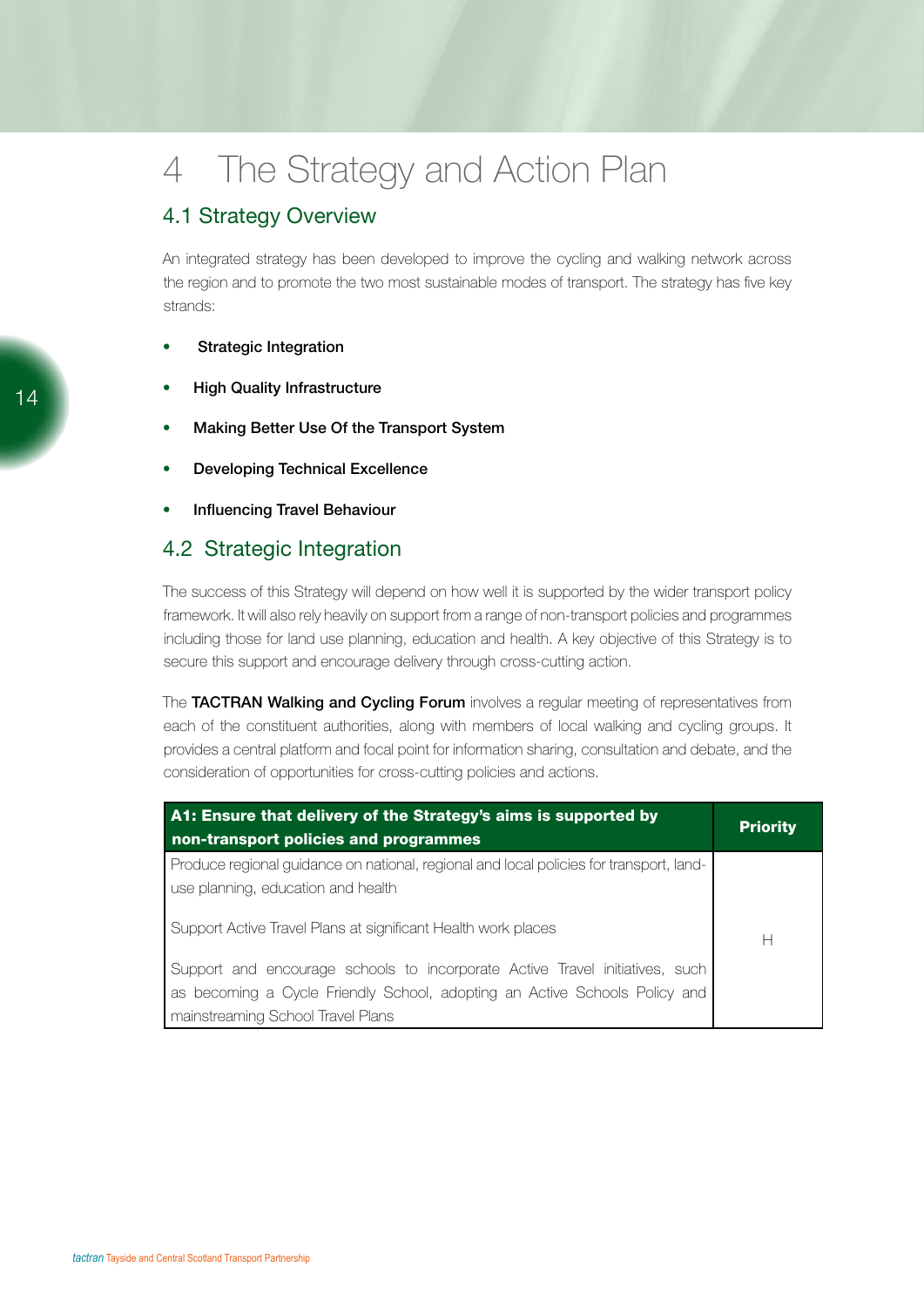## 4.3 High Quality Infrastructure

The development of the NCN has shown how the provision of well-designed and easy-to-use routes can encourage more people to take up cycling or to cycle more regularly. This Strategy seeks to build on the success of the NCN through the expansion and improvement of the strategic network at a regional level.

The regional network will link existing long distance routes and local walking and cycling links, such as the emerging Core Path network, to create a high quality network serving a range of travel and access needs. This will be complemented through the provision of cycle parking at key trip destinations. Emphasis will be given also to developing walking and cycling links to schools backed up by School Travel Plans.

| <b>B1: Improved walking and cycling links within the region</b>                                                                                                                                                                            | <b>Priority</b> |
|--------------------------------------------------------------------------------------------------------------------------------------------------------------------------------------------------------------------------------------------|-----------------|
| Develop walking and cycling links to and within town and city centres and to<br>employment, health facilities, services, leisure and tourism activities in conjunction<br>with Travel Plans                                                |                 |
| Support development of the National Cycle Network, develop a complementary<br>regional network connecting key settlements, and provide local links to the NCN in<br>cooperation with Sustrans. The proposed network is shown in Appendix A | M               |
| Make the existing highway more cycle and pedestrian friendly including carrying<br>out non-motorised user audits of all new transport schemes to ensure that all<br>opportunities are taken to improve conditions for walking and cycling  |                 |
| B2: Improved walking and cycling links to education facilities<br><b>Priority</b>                                                                                                                                                          | <b>Priority</b> |
| Develop walking and cycling links to education facilities, including expansion of<br>School Travel Plan programmes incorporating Safer Routes to Schools                                                                                   | M               |
| <b>B3: Cycle parking</b>                                                                                                                                                                                                                   | <b>Priority</b> |
| Provide secure cycle parking at key trip destinations                                                                                                                                                                                      | M               |

## 4.4 Making Better Use of the Transport System

Walking and cycling have an important part to play in enabling existing transport facilities to be used more efficiently. A high proportion of car travel is over relatively short distances. With safe and convenient routes in place, walking and cycling provide practical and sustainable means of making these short journeys whilst helping to ease pressure on the local road network.

The provision of good walking and cycling facilities can help in making services and amenities including bus and rail interchanges more locally accessible. This is particularly important for members of the community who might otherwise be socially excluded through lack of access to a car, poor public transport and factors of community severance.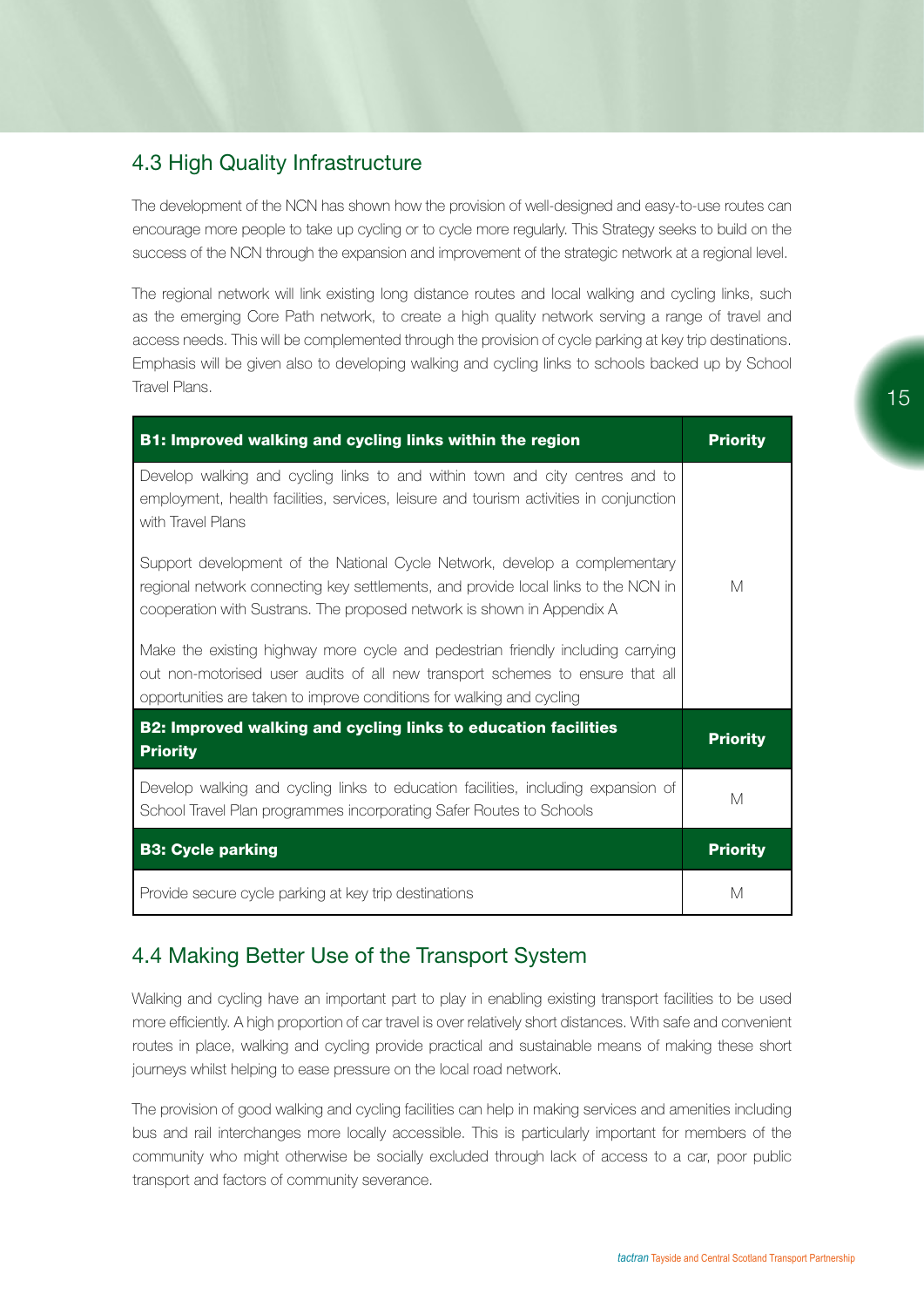Creating short traffic-free links to overcome physical barriers can make an important contribution to easing local traffic pressures and promoting local accessibility. Another way of achieving this is to assign pedestrians and cyclists much greater priority within the design and management of the road network by reallocating road space for good quality cycle lanes and footways, and transferring priorities at road junctions and crossings to people on foot and bicycle.

A key aim of this Strategy is to ensure that these measures become standard practice in the planning and design of new local transport facilities. To achieve this, it is intended to give consideration to introducing non-motorised user audits (or at least cycle audits) for all new schemes to maximise the potential for improvements to the cycling and walking environment.

| <b>C1: Public transport</b>                                                                               | <b>Priority</b> |
|-----------------------------------------------------------------------------------------------------------|-----------------|
| Improve walking and cycling access and facilities at public transport interchanges<br>and on trains/buses | ⊢               |
| <b>C2: Road network</b>                                                                                   |                 |
| Assign greater priority to pedestrians and cyclists in the design and management of<br>the road network   | ⊢               |

### 4.5 Developing Technical Excellence

It is essential that the design and quality of walking and cycling facilities fully meet the needs of both existing and potential users. Continuity of routes is a priority, and coupled with high quality design and construction, will help to reverse the existing tendency to put the needs of motorists above those of cyclists and pedestrians. Issues to be addressed include the design of cycle lanes, footways, road layouts and crossings.

To ensure the best standards are attained in the TACTRAN area, this Strategy seeks to combine the promotion of good practice in design with a rolling programme of training for key transport and nontransport practitioners.

| <b>D1: Technical and design guidance</b>                                                                                                     | <b>Priority</b> |
|----------------------------------------------------------------------------------------------------------------------------------------------|-----------------|
| Produce guidance on implementing good practice in the provision of walking and<br>cycling facilities                                         | Н               |
| <b>D2: Technical training</b>                                                                                                                |                 |
| Develop a rolling programme of training to encourage implementation of good<br>practice and increase inter-disciplinary skills and awareness | Н               |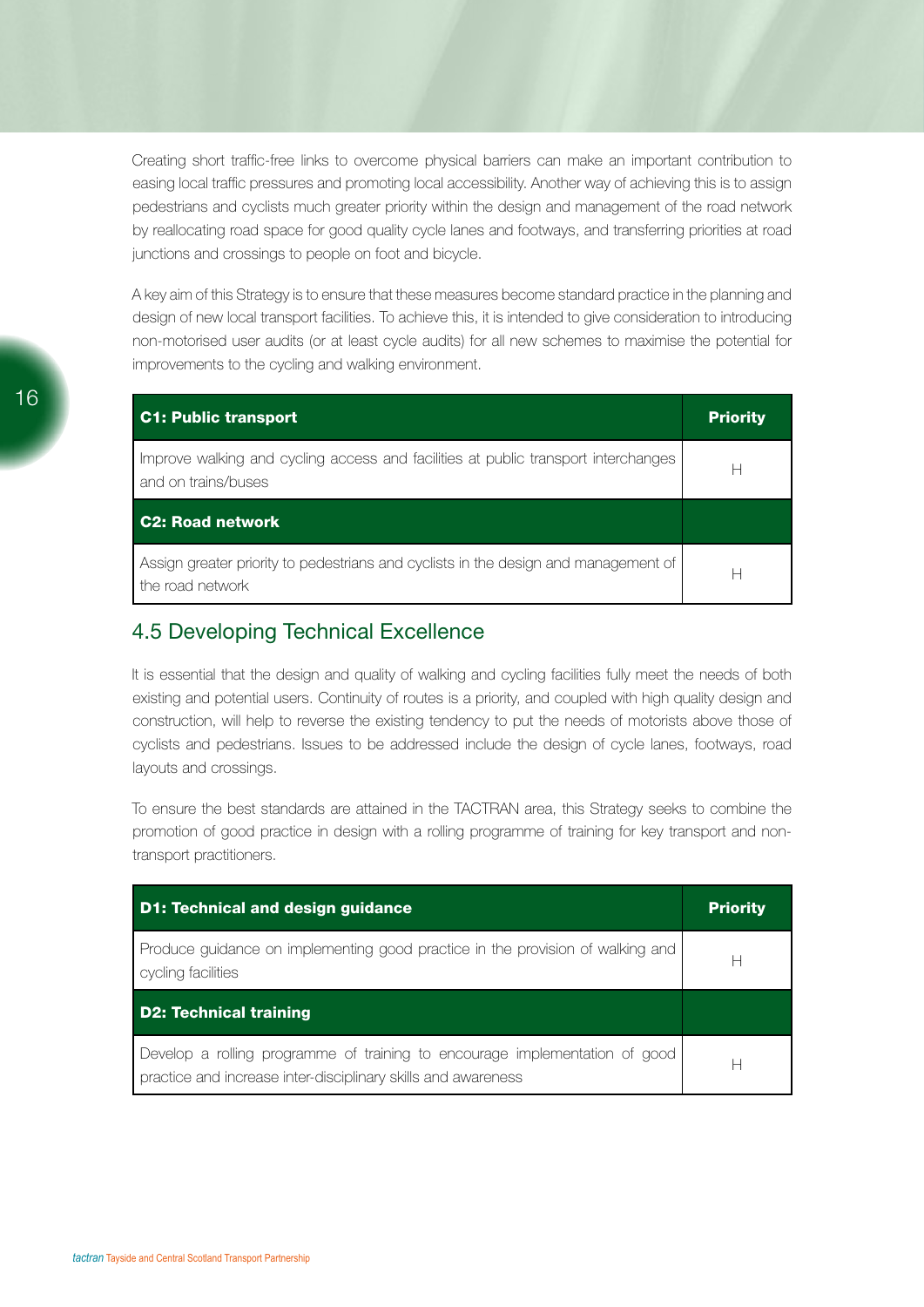## 4.6 Influencing Travel Behaviour

While the provision of good facilities is essential, the role of 'soft' measures in encouraging people to switch from their cars to other modes and take up walking and cycling is now widely recognised and is a key part of the RTS. This Strategy includes a range of practical 'soft' interventions designed to complement hard measures and maximise use of the improved infrastructure.

| <b>E1: Travel planning</b>                                                                                           | <b>Priority</b> |
|----------------------------------------------------------------------------------------------------------------------|-----------------|
| Encourage walking and cycling through a programme of workplace travel planning<br>projects                           | М               |
| <b>E2: Marketing pilot project</b>                                                                                   | <b>Priority</b> |
| Encourage walking and cycling by developing at least one area-based, individualised<br>marketing pilot project       | М               |
| <b>E3: Promotion</b>                                                                                                 | <b>Priority</b> |
|                                                                                                                      |                 |
| Promote walking and cycling through publicity, information provision and joint<br>marketing with transport operators | М               |
| <b>E4: Cycle training</b>                                                                                            | <b>Priority</b> |

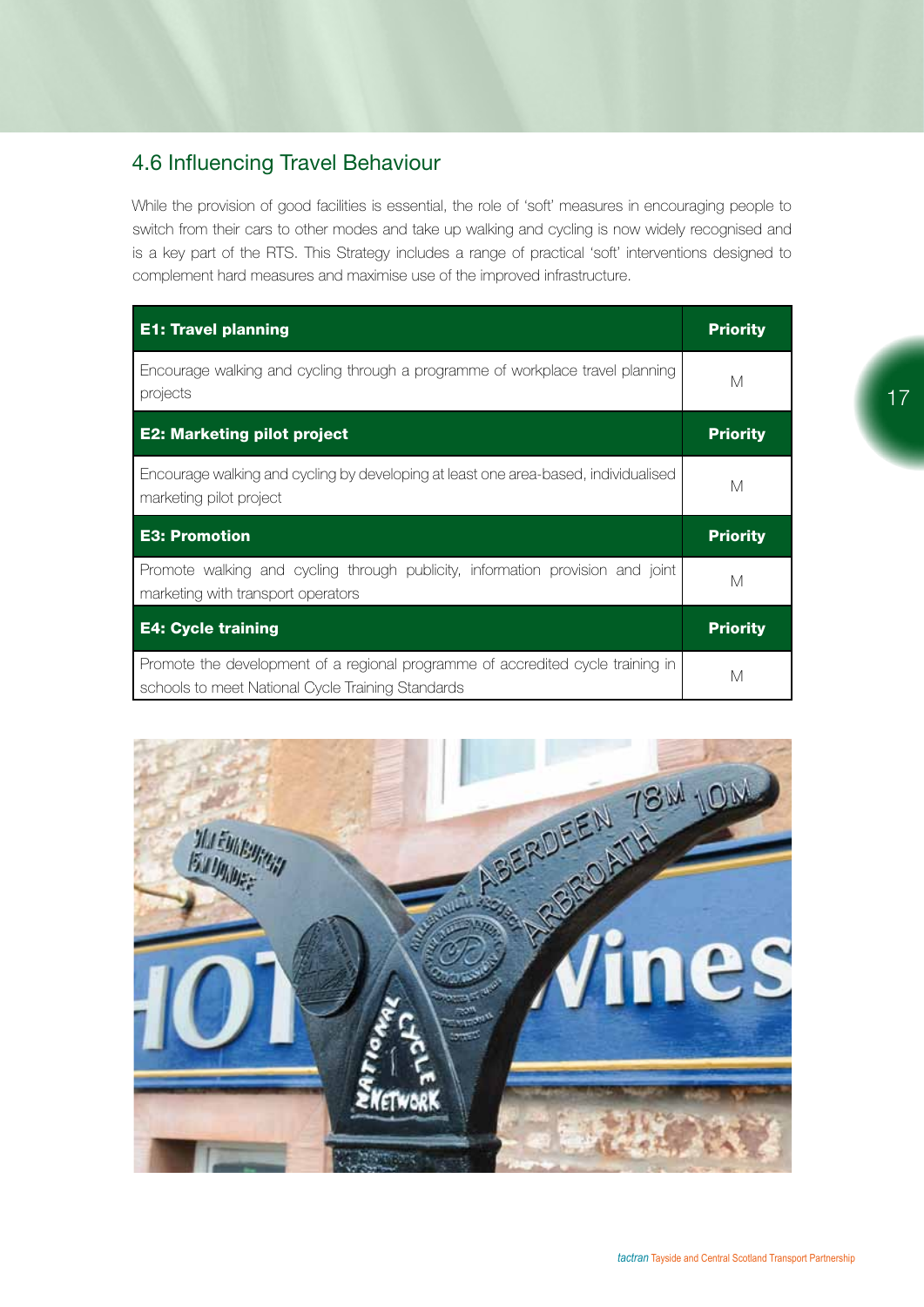## 5 Strategy Appraisal and Monitoring

## 5.1 Introduction

An overarching appraisal of the Strategy has been undertaken. This has involved three separate appraisals:

- Scottish Transport Appraisal Guidance (STAG) compliant appraisal
- Strategic Environmental Assessment (SEA), and
- Equalities Impact Assessment (EqIA).

A seperate Appraisal Report is available at www.tactran.gov.uk

### 5.2 Appraisal

#### *Scottish Transport Appraisal Guidance*

The STAG process requires that the Strategy is tested against:

- the Planning Objectives (in this case walking and cycling objectives)
- the implementability of the Strategy
- the Government's five objectives (environment, safety, economy, integration and accessibility).

This Strategy has been developed in keeping with the principles of STAG, including an in-depth consideration of issues/opportunities, the setting of objectives, and the consideration of a range of Actions. These were refined and developed with the help of the stakeholder consultation.

The appraisal indicates the prioritised Strategy will have a positive impact on the Planning Objectives.

#### *Strategic Environmental Assessment*

The Environmental Assessment (Scotland) Act 2005 requires transport plans and programmes developed by public bodies to be subject to Strategic Environmental Assessment (SEA).

Environmental Assessment has made an input at all stages of the Strategy development process. An SEA Screening Report was produced which concluded that a full SEA was not required as the Strategy is unlikely to have significant environmental effects.

#### *Equalities Impact Assessment (EqIA)*

An EqIA requires transport strategies to include a description about how transport will be provided, developed, improved and operated so as to, amongst other things, encourage equal opportunities and in particular, the observance of statutory equal opportunities requirements.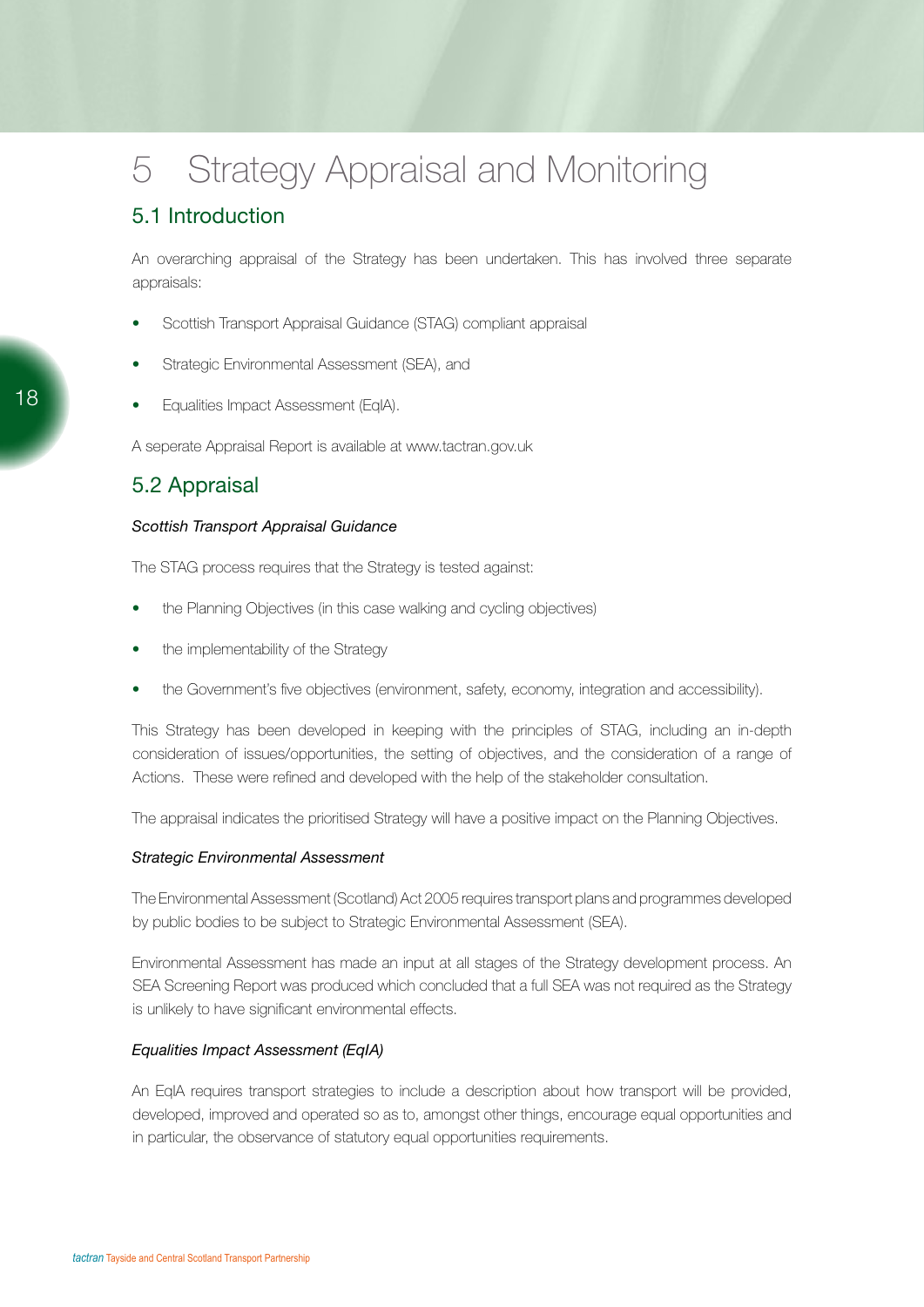Throughout the preparation of the strategy, TACTRAN has taken into account the requirements of equalities groups. It is believed that these groups are generally best served by "mainstreaming" their requirements throughout the Strategy, rather than by developing targeted Strategy Principles.

The EqIA concludes that at all stages in the development of the strategy the potential impact on equalities groups was taken fully into account.

## 5.3 Monitoring and Evaluation

Monitoring will play a key role in ensuring that:

- the Actions are meeting the Strategy Objectives.
- the Actions are achieving their intended outcomes.
- the assumptions behind the Objectives remain relevant.

As the Strategy develops and is implemented, a series of Specific, Measurable, Achievable, Realistic and Time bound (SMART) Targets will be developed, against which delivery progress will be measured and reported annually. Targets will also be determined in the context of available delivery resources, both financial and human. These will be included in the RTS Delivery Plan and will be the subject of further detailed consultation with constituent Councils and other potential delivery partners, to determine delivery priorities and responsibilities. This will include discussion and agreement on appropriate delivery targets.

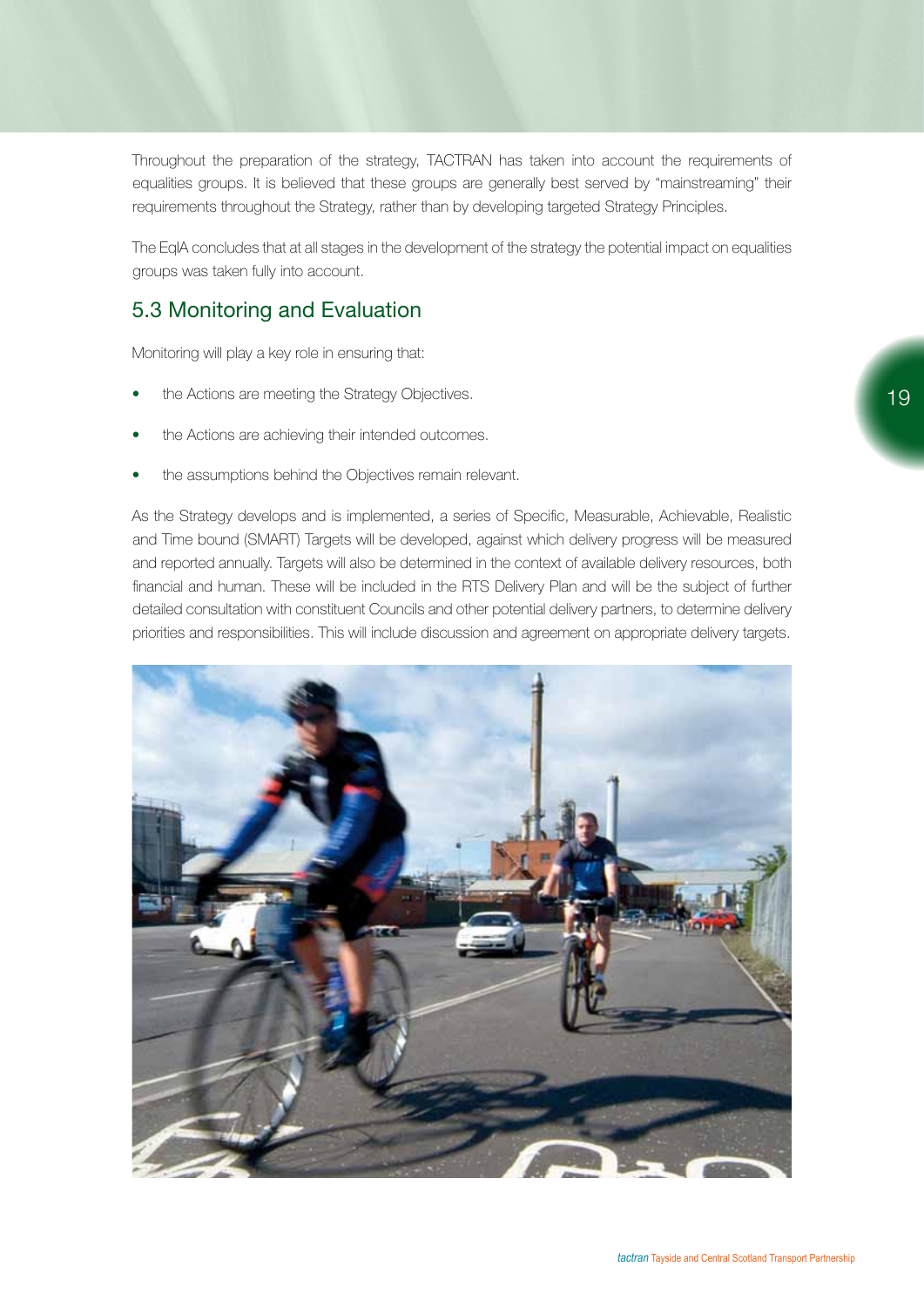# Appendix A